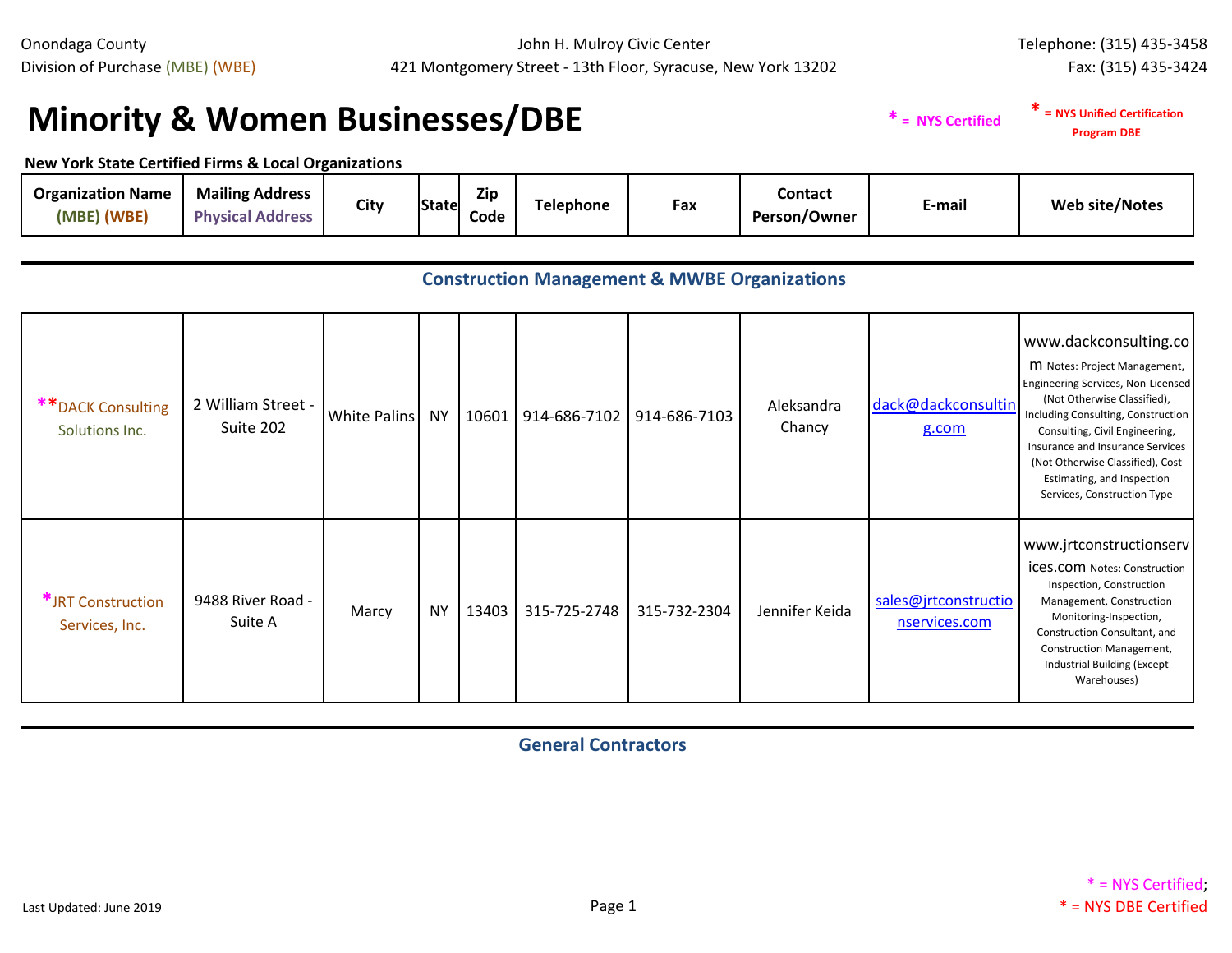| Division of Purchase (MBE) (WBE)<br>421 Montgomery Street - 13th Floor, Syracuse, New York 13202 |                                           |           |           |       |              |              |                              |                                  |                                                                                                                                                                                                                                                                                                                                                                                                                                    |  |
|--------------------------------------------------------------------------------------------------|-------------------------------------------|-----------|-----------|-------|--------------|--------------|------------------------------|----------------------------------|------------------------------------------------------------------------------------------------------------------------------------------------------------------------------------------------------------------------------------------------------------------------------------------------------------------------------------------------------------------------------------------------------------------------------------|--|
| ** Black Horse Group<br><b>LLC</b>                                                               | 800 Starbuck<br>Avenue - Suite AB-<br>100 | Watertown | <b>NY</b> | 13601 | 315-755-1213 | 315-681-6599 | Mary Warren                  | mary@blackhorsegro<br>up.us      | ww.blackhorsegroup.us<br>Notes: Addition, Alteration and<br>Renovation General Contractors,<br>Commercial and Institutional<br><b>Building, Construction</b><br>Management, Commercial and<br>Institutional Building, Poured<br>Concrete Foundation and Structure<br>Contractors, Engineering Services,<br>and General Construction:<br>Management, Scheduling, Cost<br><b>Estimation - Engineering</b>                            |  |
| *Brother to Brother<br>Cleaning Services, Inc.<br>dba Brother to Brother<br>Construction         | 124-46 135th Place                        | Queens    | <b>NY</b> | 11420 | 347-638-2893 |              | <b>George Williams</b>       | brothertobrothercs@<br>yahoo.com | www.brothertobrotherin<br>C.COM Notes: Cleaning Building<br>Interiors during and immediately<br>after Construction, Building<br>Construction Services, New,<br>Including Maintenance and Repair<br>Services, and Wall and Ceiling<br>Repair and Replacement (Including<br>Drywalling)                                                                                                                                              |  |
| *Diversified<br><b>Construction Services</b><br>Inc.                                             | 18A Cherry Street                         | Phoenix   | <b>NY</b> | 13135 | 315-695-3366 | 315-695-3388 | Mary Ann Bianchi             | com                              | Notes: Demolition Contractor, Site<br>Preparation Contractors,<br>Automobile Carrier Trucking, Local,<br>Dump Trucking of Rubble or Brush<br>with Collection or Disposal,<br>diversified@twcny.rr. Asbestos Abatement Services, Site<br>Work, Garbage and Trash Removal,<br>Disposal and or Treatment<br>Services, Demolition Services, and<br>Refuse and Garbage<br><b>Collection/Dumping Equipment</b><br>Maintenance and Repair |  |
| ** Gato Flooring, LLC                                                                            | 54 Franklin Square -<br>Suite A           | Utica     | <b>NY</b> | 13502 | 315-790-5508 | 315-790-5516 | Helena Sofia Vale<br>de Gato | sofiagato@gatotradi<br>ng.com    | www.gatoflooring.com<br><b>Notes: Flooring Contractors</b>                                                                                                                                                                                                                                                                                                                                                                         |  |

John H. Mulroy Civic Center

Telephone: (315) 435-3458

Onondaga County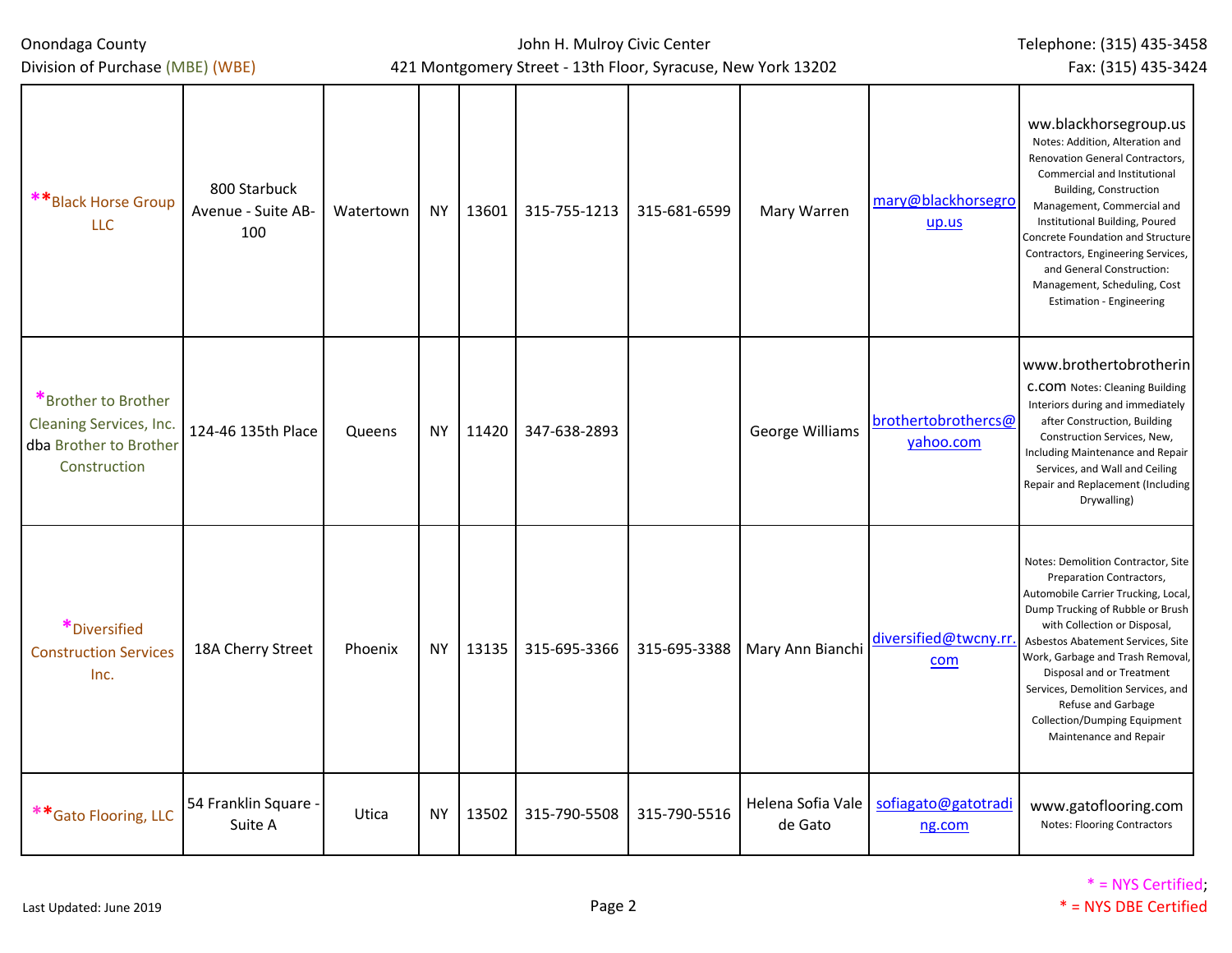| Onondaga County |  |
|-----------------|--|
|-----------------|--|

# John H. Mulroy Civic Center

Telephone: (315) 435-3458 Fax: (315) 435-3424

| *G.P. Land & Carpet<br>Corp. dba G.P. Flooring<br>Solutions | 5905 Lake Road<br>South | Brockport | <b>NY</b> | 14420 | 585-637-2828 | 585-637-4434 | Abby Reinhard | abby.reinhard@gpca<br>rpet.com | www.gpfloors.com Notes:<br>Carpets, Floor Tile, Ceramic Tile,<br>and Flooring Contractors                                                                                                                                                                                                                                                                                                                                                                                                                                                                                                                                                                                                                                                                                                                                                                                                                       |
|-------------------------------------------------------------|-------------------------|-----------|-----------|-------|--------------|--------------|---------------|--------------------------------|-----------------------------------------------------------------------------------------------------------------------------------------------------------------------------------------------------------------------------------------------------------------------------------------------------------------------------------------------------------------------------------------------------------------------------------------------------------------------------------------------------------------------------------------------------------------------------------------------------------------------------------------------------------------------------------------------------------------------------------------------------------------------------------------------------------------------------------------------------------------------------------------------------------------|
| *JBS Dirt, Inc.                                             | 7901 Gee Road           | Canastota | NY        | 13032 | 315-697-7114 | 315-697-8619 | Kim Baker     | jbsdirt@aol.com                | WWW.jbsdirt.com Notes:<br>Demolition, Metal Fastenings,<br>Grading, Excavation, Fill, Sidewalks,<br>Manholes and Structures, Sanitary<br>Sewerage Utilities, Backfill,<br>Construction, Demolition<br>Contractors, Excavation<br>Contractors, Grading, Manhole<br>Construction, Pond Construction,<br>Sewer Cleaning, Sidewalk<br>Construction, Welding, Heavy and<br>Civil Engineering Construction,<br>Water and Sewer Line and Related<br><b>Structures Construction, Excavation</b><br>Contractors, Construction, General<br>(Backfill Services, Digging, Ditching,<br>Road Grading, Rock Stabilization,<br>etc.), Demolition Services,<br>Excavation Services, Construction,<br>Sidewalk and Driveway (Includes<br>Pedestrian and Handicap Ramps),<br>Construction, Water<br>System/Plants, Main and Service<br>Line, Maintenance and Repair,<br>Sewer and Storm Drain (Including<br>Removal), and Welding |

**Architectural Services**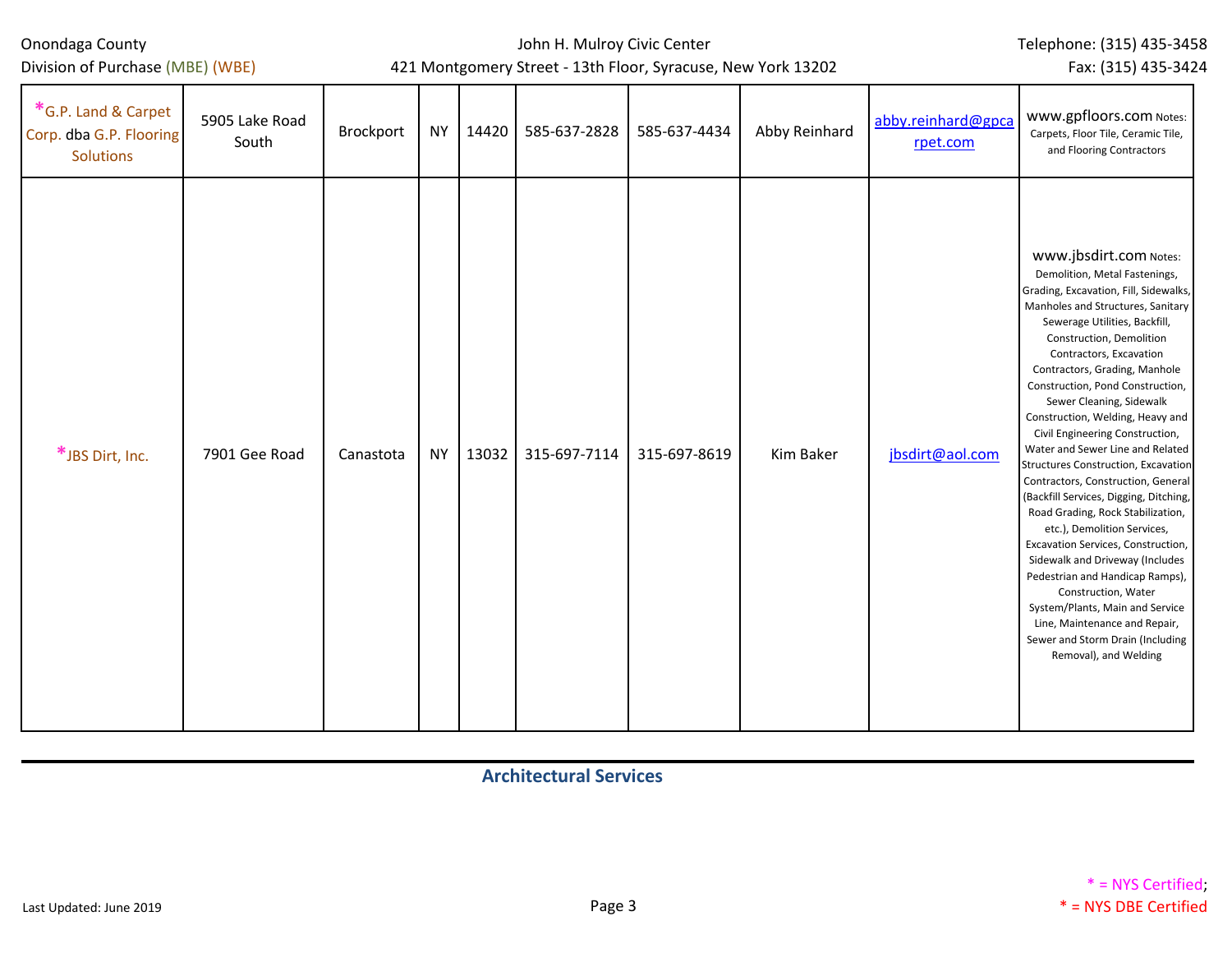| Onondaga County<br>Division of Purchase (MBE) (WBE)                                                                                                          |           |           |       | Telephone: (315) 435-3458<br>Fax: (315) 435-3424 |                                                                              |                                |                                       |                                                                                                                                                                                                                                                                                                                                                                                                                                                                                                                                                                                                         |
|--------------------------------------------------------------------------------------------------------------------------------------------------------------|-----------|-----------|-------|--------------------------------------------------|------------------------------------------------------------------------------|--------------------------------|---------------------------------------|---------------------------------------------------------------------------------------------------------------------------------------------------------------------------------------------------------------------------------------------------------------------------------------------------------------------------------------------------------------------------------------------------------------------------------------------------------------------------------------------------------------------------------------------------------------------------------------------------------|
| **Aubertine & Currier<br>522 Bradley Street<br><b>Architects Engineers &amp;</b><br><b>Land Surveyor</b>                                                     | Watertown | <b>NY</b> | 13601 | 315-782-2005                                     | 421 Montgomery Street - 13th Floor, Syracuse, New York 13202<br>315-782-1472 | Annette Mason                  | amm@aubertinecur<br>rier.com          | www.aubertinecurrier.c<br><b>OM Notes: Architects (Except</b><br>Landscape) Offices, Civil<br><b>Engineering Services, Drafting</b><br>Services, Building Inspection<br>Bureaus, and Construction<br><b>Surveying Services</b>                                                                                                                                                                                                                                                                                                                                                                          |
| *WBE Architects<br><b>Engineers &amp; Land</b><br>Surveyors LLP dba<br>327 Mullin Street<br><b>Bernier Peck</b><br>Gozalkowski & Carr<br><b>Engineer LLP</b> | Watertown | <b>NY</b> | 13601 | 315-782-8061                                     | 315-782-7192                                                                 | Mari Cecil, AIA,<br><b>CSI</b> | mcecil@twcny.rr.co<br>$\underline{m}$ | www.wbedesign.com<br>Notes: Field Engineering,<br><b>Engineering Consultants,</b><br>Architects, Construction<br>Management, Land Surveying,<br>Engineering - Construction,<br><b>Engineering Services, Engineering</b><br><b>Consulting Services, Architect</b><br>Services, Professional (Not<br>Otherwise Classified) Including<br>Consulting, Engineering Services,<br>Non-Licensed (Not Otherwise<br>Classified) Including Consulting,<br>Public Relations Consulting,<br><b>General Construction:</b><br>Management, Scheduling, Cost<br>Estimation - Engineering, and<br>Surveyor Services, Land |

**Concrete/Concrete Supplies**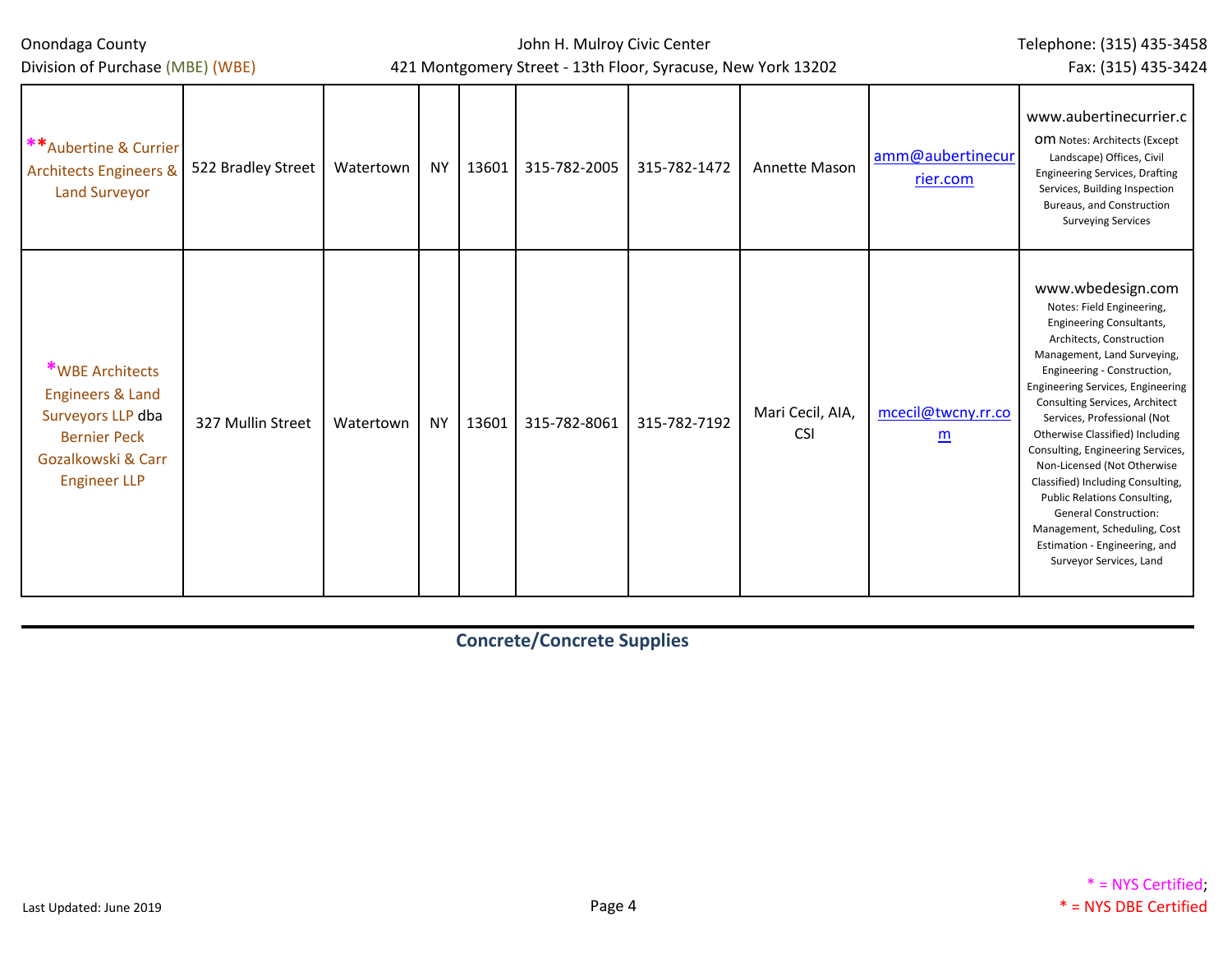| Onondaga County |  |
|-----------------|--|
|-----------------|--|

## John H. Mulroy Civic Center 421 Montgomery Street - 13th Floor, Syracuse, New York 13202

| *Alliance Paving<br>Materials Inc. | 846 Lawrence<br>Street | Rome      | <b>NY</b> | 13440 | 315-337-0795 | 315-337-1060 | Kimberly Ocuto | kimocuto@dreamsca<br>pe.com         | WWW.OCUTO.COM Notes:<br>Plumbing Piping, Rough Grading,<br>Excavation, Asphalt Paving,<br>Roadway Construction,<br>Milling/Road Scarification,<br>Excavation Contractors, Highway<br>and Street Construction, Paving<br>Construction, Highway<br>Maintenance or Repair -<br>Construction, Asphalt Paving and<br>Sealing, Asphalt Products, Asphalt<br>Concrete, Sand and Gravel Dealers,<br>Sand and Gravel Quarrying and/or<br>Beneficiating, Highway, Street, and<br>Bridge Construction, Asphalt<br>Paving Mixture and Block<br>Manufacturing, Road and Highway<br>Building Materials, Asphalt, AC<br>(Asphalt/Cement), Sand and<br>Gravel, Excavation Services,<br>Construction, Highway and Road,<br>Construction, Street (Major and<br>Residential) (Includes<br>Reconstruction), Maintenance and<br>Repair, Highway and Road (To<br>Include the Removal of Asphalt,<br>Concrete, Bitumens, etc.),<br>Paving/Resurfacing, Alley and<br>Parking Lot, and<br>Paving/Resurfacing, Street (Major<br>and Residential) |
|------------------------------------|------------------------|-----------|-----------|-------|--------------|--------------|----------------|-------------------------------------|------------------------------------------------------------------------------------------------------------------------------------------------------------------------------------------------------------------------------------------------------------------------------------------------------------------------------------------------------------------------------------------------------------------------------------------------------------------------------------------------------------------------------------------------------------------------------------------------------------------------------------------------------------------------------------------------------------------------------------------------------------------------------------------------------------------------------------------------------------------------------------------------------------------------------------------------------------------------------------------------------------------------|
| *Concrete Slipform                 | 6906 Bruce Road        | Canastota | <b>NY</b> | 13032 | 315-697-5705 | 315-697-5705 | Barbara Hazen  | concreteslipforminc<br>@verizon.net | www.concreteslipformin<br>C.COM Notes: Concrete Paving<br>Construction (i.e. Highway, Road,<br>Street, Public Sidewalk),<br>Construction, Sidewalk and<br>Driveway Including Pedestrian and<br>Handicap Ramps, and<br>Paving/Resurfacing, Alley and<br>Parking Lot                                                                                                                                                                                                                                                                                                                                                                                                                                                                                                                                                                                                                                                                                                                                                     |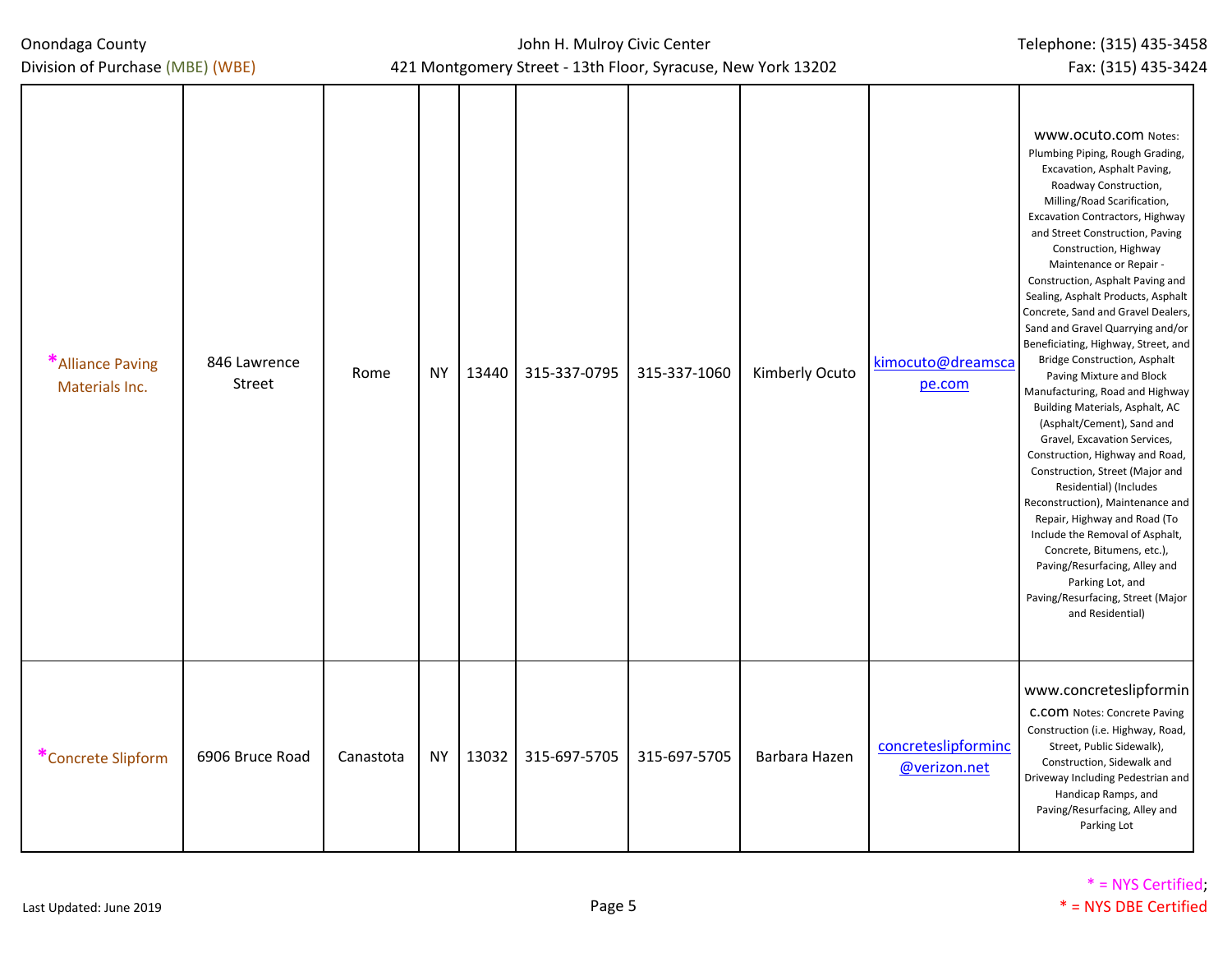# **Electrical Contractors/Suppliers**

| **Helberg Electrical<br>Supply LLC dba HES<br><b>Energy Products</b> | 12B Filmore Place | Freeport | <b>NY</b> | 11520 <sub>1</sub> | 516-868-8028<br>Ext. 302 | 516-922-2253 | Deidre Helberg | dhelberg@hesep.co<br>$\underline{\mathsf{m}}$ | www.hesep.com Notes:<br><b>Energy Consulting Services</b> |
|----------------------------------------------------------------------|-------------------|----------|-----------|--------------------|--------------------------|--------------|----------------|-----------------------------------------------|-----------------------------------------------------------|
|----------------------------------------------------------------------|-------------------|----------|-----------|--------------------|--------------------------|--------------|----------------|-----------------------------------------------|-----------------------------------------------------------|

## **Engineering Consultants/Engineering Services**

| *Atlantic Testing<br>Laboratories (ATL)                                      | 6431 U.S. Highway<br>11 | Canton    | <b>NY</b> | 13617 | 315-386-4578 | 315-386-1012 | Marijean B.<br>Remington | mremington@atlanti<br>ctesting.com;<br>info@atlantictesting.<br>com | www.atlantictesting.com<br>Notes: Boring, for Building<br>Construction, Civil Engineering<br>Services, Laboratory Testing<br>(Except Medical, Veterinary)<br>Services, Environmental Consulting<br>Services, Boring, Drilling, Testing,<br>and Soundings, Environmental<br>Consulting, Lead and Asbestos<br>Inspection Services, Testing and<br>Monitoring Services for Air, Gas,<br>and Water, and Concrete Testing<br>Services |
|------------------------------------------------------------------------------|-------------------------|-----------|-----------|-------|--------------|--------------|--------------------------|---------------------------------------------------------------------|----------------------------------------------------------------------------------------------------------------------------------------------------------------------------------------------------------------------------------------------------------------------------------------------------------------------------------------------------------------------------------------------------------------------------------|
| ** Aubertine & Currier<br><b>Architects Engineers &amp;</b><br>Land Surveyor | 522 Bradley Street      | Watertown | <b>NY</b> | 13601 | 315-782-2005 | 315-782-1472 | Annette Mason            | amm@aubertinecur<br>rier.com                                        | www.aubertinecurrier.c<br><b>OM Notes: Architects (Except</b><br>Landscape) Offices, Civil<br><b>Engineering Services, Drafting</b><br>Services, Building Inspection<br>Bureaus, and Construction<br><b>Surveying Services</b>                                                                                                                                                                                                   |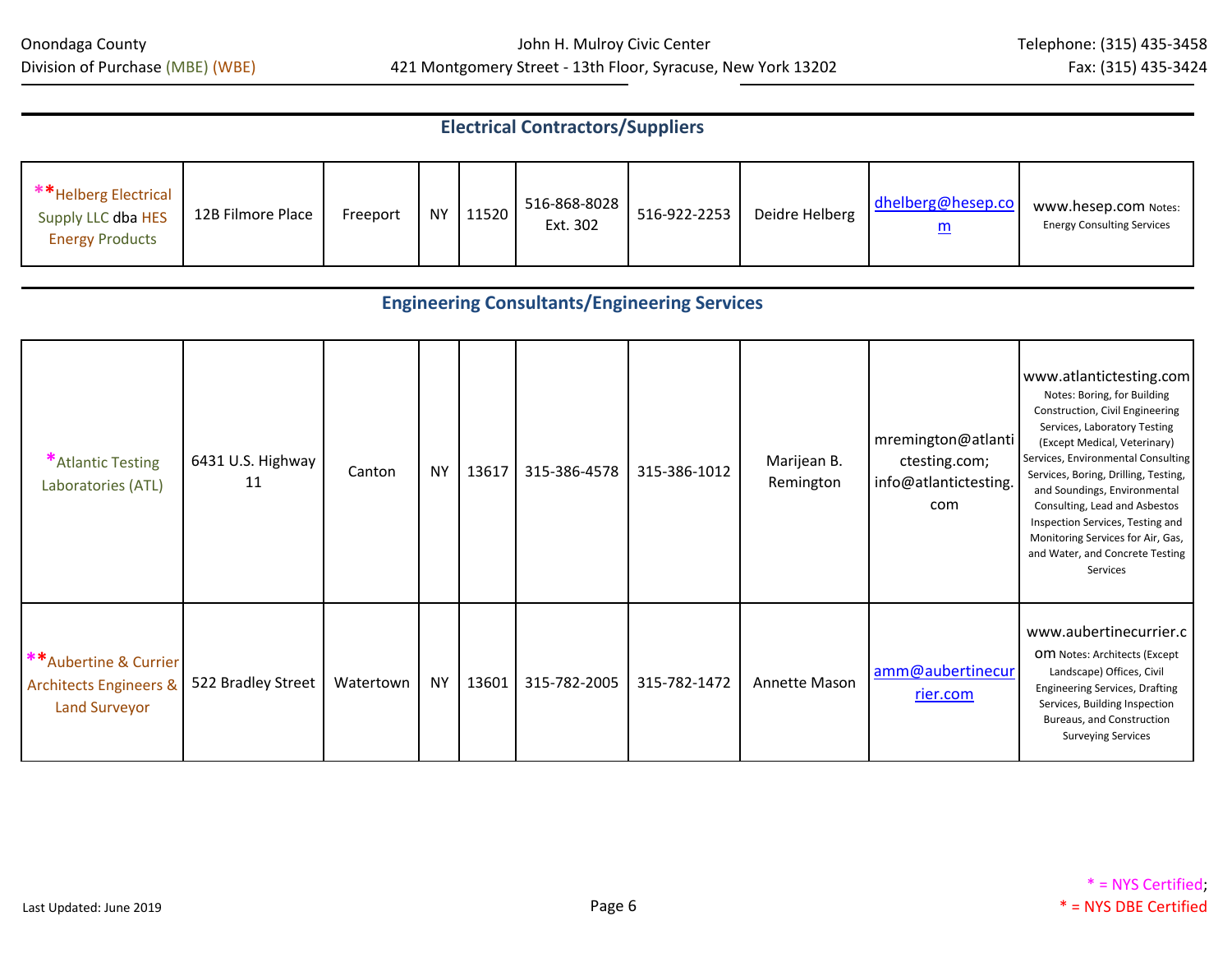| Onondaga County<br>Division of Purchase (MBE) (WBE) |                               |              |           |       | John H. Mulroy Civic Center<br>421 Montgomery Street - 13th Floor, Syracuse, New York 13202 | Telephone: (315) 435-3458<br>Fax: (315) 435-3424 |                                  |                                                                   |                                                                                                                                                                                                                                                                                                                                         |
|-----------------------------------------------------|-------------------------------|--------------|-----------|-------|---------------------------------------------------------------------------------------------|--------------------------------------------------|----------------------------------|-------------------------------------------------------------------|-----------------------------------------------------------------------------------------------------------------------------------------------------------------------------------------------------------------------------------------------------------------------------------------------------------------------------------------|
| **C.V. Associates NY<br>PE LS PC                    | 148 Route 17M -<br>Suite 2    | Harriman     | NY.       | 10926 | 845-774-1075                                                                                | 845-774-8139                                     | Chamarajanagar<br>V. Shashikumar | cvany@cvassociatesn<br>y.com;<br>cvassociates@frontie<br>rnet.net | www.cvassociatesny.co<br>m Notes: Construction<br>Management, Highway, Road,<br>Street and Bridge, Civil Engineering<br>Services, Engineering Design<br>Services, Land Surveying Services,<br>Civil Engineering, Machine Design<br>Engineering, Construction<br>Management Services, and Land<br>Surveying                              |
| ** DACK Consulting<br>Solutions Inc.                | 2 William Street -<br>Suite 2 | White Palins | <b>NY</b> | 10601 | 914-686-7102                                                                                | 914-686-7103                                     | Aleksandra<br>Chancy             | dack@dackconsultin<br>g.com                                       | www.dackconsulting.co<br>M Notes: Project Management,<br>Engineering Services, Non-Licensed<br>(Not Otherwise Classified),<br>Including Consulting, Construction<br>Consulting, Civil Engineering,<br>Insurance and Insurance Services<br>(Not Otherwise Classified), Cost<br>Estimating, and Inspection<br>Services, Construction Type |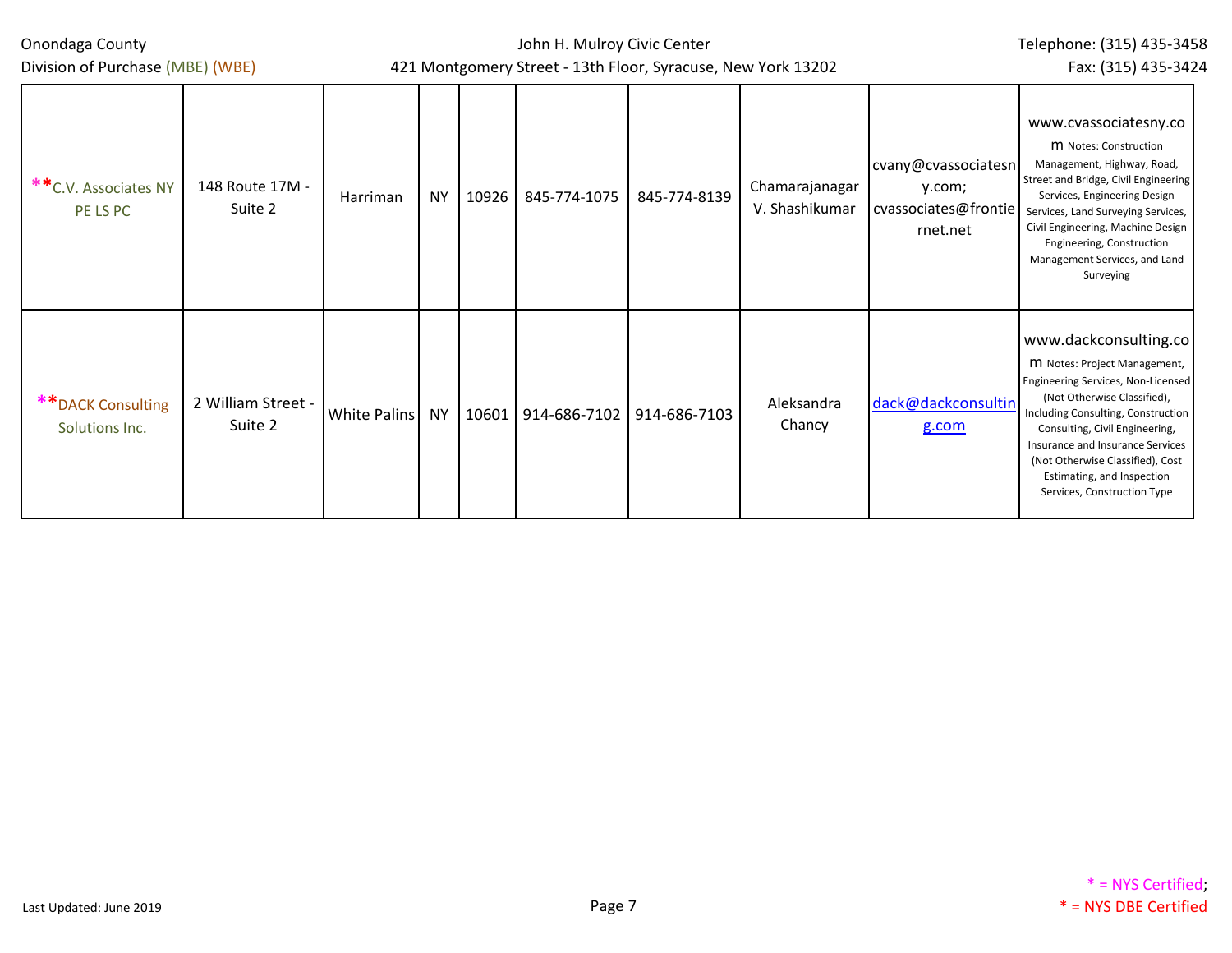| Onondaga County |  |
|-----------------|--|
|-----------------|--|

John H. Mulroy Civic Center 421 Montgomery Street - 13th Floor, Syracuse, New York 13202

| *Ravi Engineering &<br>Land Surveying, P.C. | 2110 South Clinton<br>Avenue - Suite 1 | Rochester | <b>NY</b> | 14618 | 585-223-3660 | 585-223-4250 | Ingrid Kaptein; | ikaptein@ravieng.co<br>m;<br>Nagappa Ravindra nravindra@ravieng.c<br>om | www.ravieng.com Notes:<br>Field Engineering, Engineering<br>Consultants, Engineering - Civil,<br>Environmental Consultants,<br>Inspection Services, Drafting -<br>Detailing (Structural), Engineering -<br>Structural, Surveying and Stakeout,<br>Engineering - Transportation,<br>Engineering - Geotechnical, Cadd<br>Support, Engineering -<br>Environmental, Ecological Survey,<br>Environmental<br>Remediation/Removal Design,<br>Drafting - CAD, Engineering -<br>Hydraulic/Hydrologic, Hazardous<br>Waste Management, Asbestos<br>Abatement Plans and Compliance,<br>Lead Paint Abatement Plans and<br>Compliance, Land Surveying,<br>Bridge Inspection, Lead Inspection<br>and Risk Assessment, Engineering<br>Services, Civil Engineering Services,<br><b>Drafting Services, Testing</b><br>Laboratories, Specialized Design<br>Services, Environmental Consulting<br>Services, Administrative Support<br>and Waste Management and<br>Remediation Services, Remediation<br>Services, Administration of<br>Environmental Quality Programs,<br>Regulation, Licensing and<br>Inspection of Miscellaneous |
|---------------------------------------------|----------------------------------------|-----------|-----------|-------|--------------|--------------|-----------------|-------------------------------------------------------------------------|---------------------------------------------------------------------------------------------------------------------------------------------------------------------------------------------------------------------------------------------------------------------------------------------------------------------------------------------------------------------------------------------------------------------------------------------------------------------------------------------------------------------------------------------------------------------------------------------------------------------------------------------------------------------------------------------------------------------------------------------------------------------------------------------------------------------------------------------------------------------------------------------------------------------------------------------------------------------------------------------------------------------------------------------------------------------------------------------------------------|
|                                             |                                        |           |           |       |              |              |                 |                                                                         |                                                                                                                                                                                                                                                                                                                                                                                                                                                                                                                                                                                                                                                                                                                                                                                                                                                                                                                                                                                                                                                                                                               |
|                                             |                                        |           |           |       |              |              |                 |                                                                         | <b>Commercial Sectors, Designing</b><br>Services, Drafting Services,<br><b>Engineering Services (Non-Licensed</b><br>(Not Otherwise Classified)<br>Including Consulting, Maintenance<br>and Repair, Bridges, Environmental                                                                                                                                                                                                                                                                                                                                                                                                                                                                                                                                                                                                                                                                                                                                                                                                                                                                                    |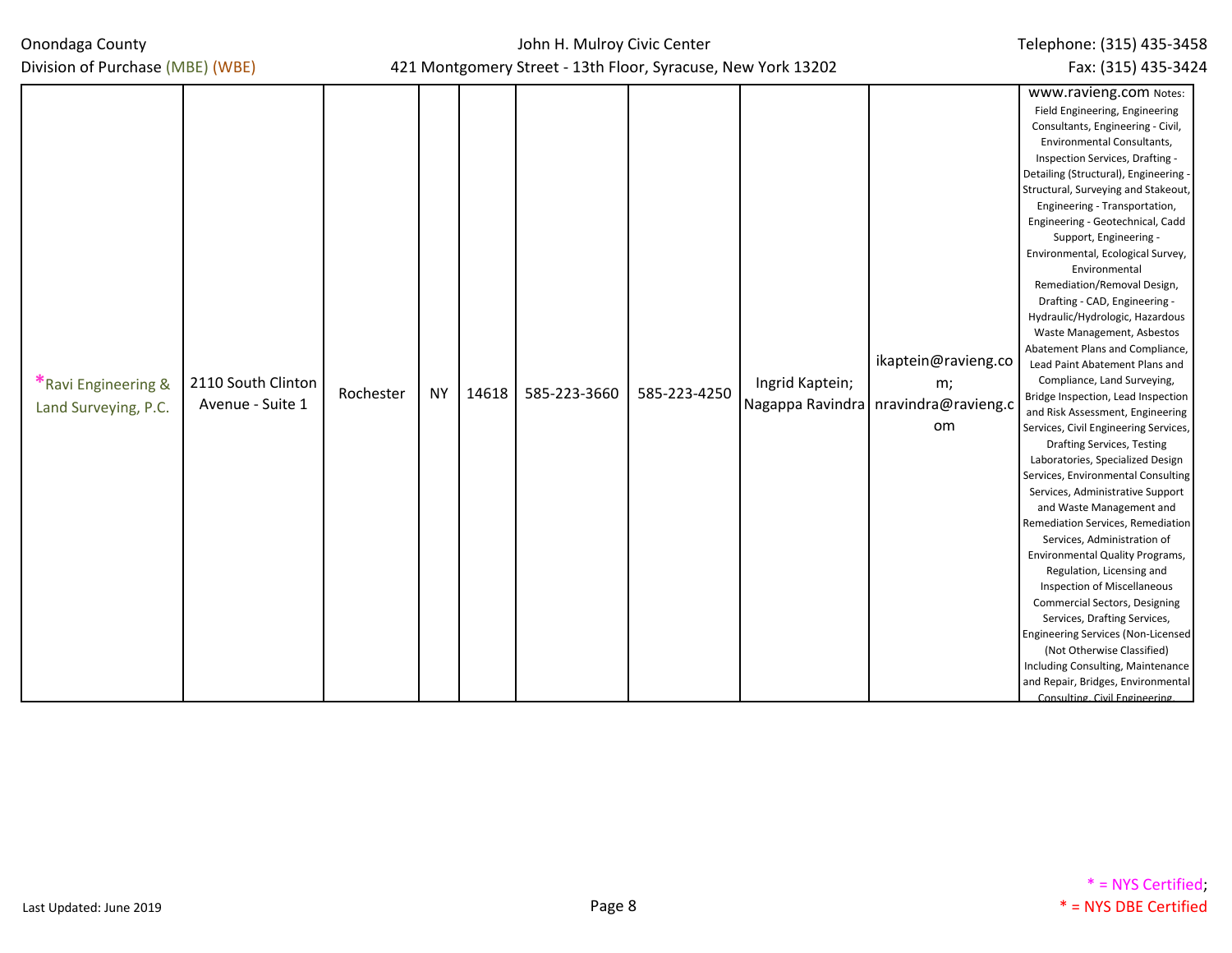| Onondaga County |  |
|-----------------|--|
|-----------------|--|

## **Environmental Consultants/Services**

| *Atlantic Testing<br>Laboratories (ATL) | 6431 U.S. Highway<br>11 | Canton | <b>NY</b> | 13617 | 315-386-4578 | 315-386-1012 | Marijean B.<br>Remington | mremington@atlanti<br>ctesting.com;<br>info@atlantictesting.<br>com | www.atlantictesting.com<br>Notes: Boring, for Building<br>Construction, Civil Engineering<br>Services, Laboratory Testing<br>(Except Medical, Veterinary)<br>Services, Environmental Consulting<br>Services, Boring, Drilling, Testing,<br>and Soundings, Environmental<br>Consulting, Lead and Asbestos<br>Inspection Services, Testing and<br>Monitoring Services for Air, Gas,<br>and Water, and Concrete Testing<br>Services |
|-----------------------------------------|-------------------------|--------|-----------|-------|--------------|--------------|--------------------------|---------------------------------------------------------------------|----------------------------------------------------------------------------------------------------------------------------------------------------------------------------------------------------------------------------------------------------------------------------------------------------------------------------------------------------------------------------------------------------------------------------------|
|-----------------------------------------|-------------------------|--------|-----------|-------|--------------|--------------|--------------------------|---------------------------------------------------------------------|----------------------------------------------------------------------------------------------------------------------------------------------------------------------------------------------------------------------------------------------------------------------------------------------------------------------------------------------------------------------------------------------------------------------------------|

## **HVAC Contractors**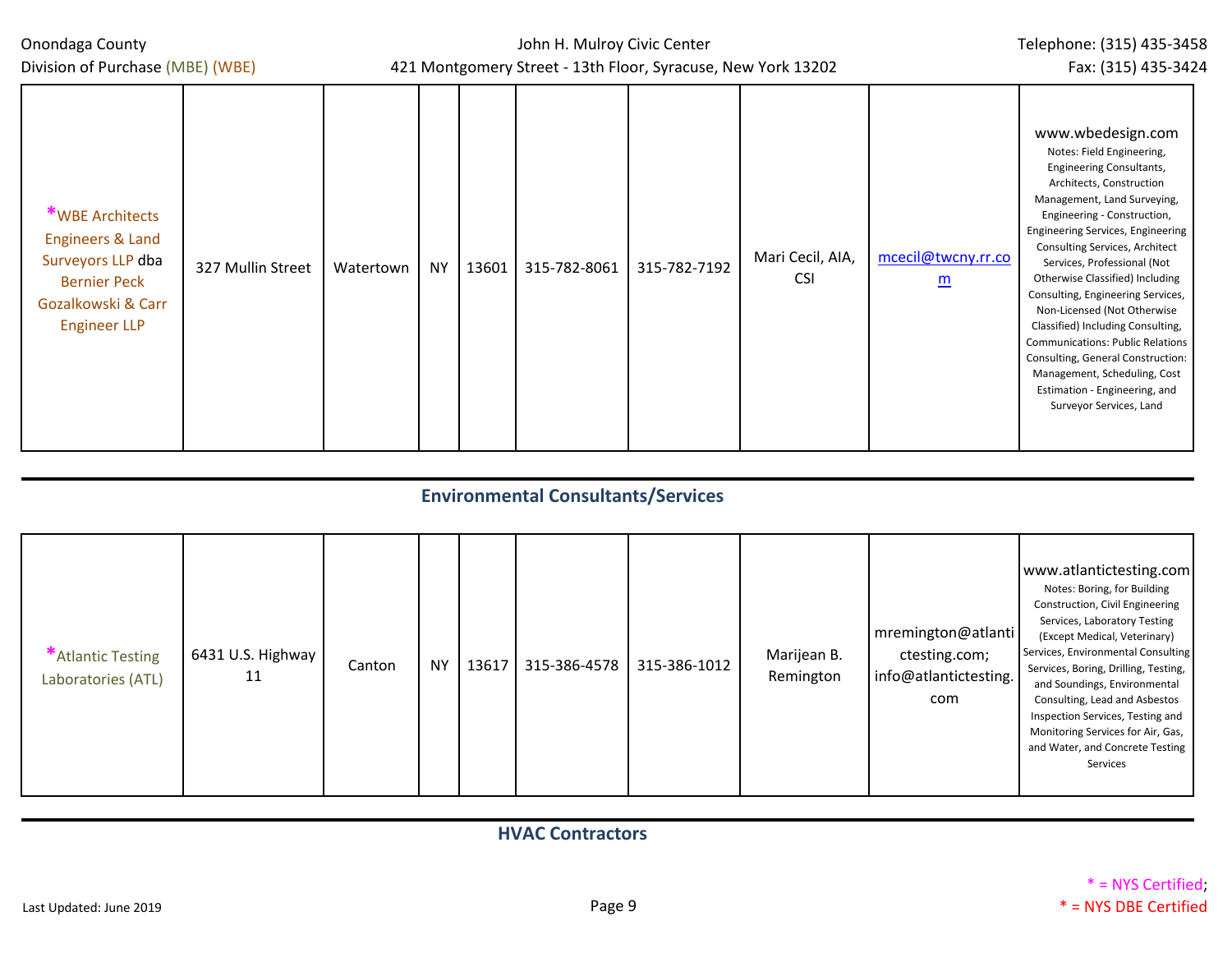| Onondaga County                  |
|----------------------------------|
| Division of Purchase (MBE) (WBE) |

## John H. Mulroy Civic Center 421 Montgomery Street - 13th Floor, Syracuse, New York 13202

| *Mechanical Testing<br>Inc. | 70 Lake Avenue | Saratoga<br>Springs | <b>NY</b> |  | 12866 518-450-7292 | 518-450-7295 | Eileen Venn | eileenv@mechtest.co<br><u>m</u> | www.mechtest.com<br>Notes: Air System Balancing and<br>Testing, and HVAC System Testing,<br>Balancing and Troubleshooting<br>Services |
|-----------------------------|----------------|---------------------|-----------|--|--------------------|--------------|-------------|---------------------------------|---------------------------------------------------------------------------------------------------------------------------------------|
|-----------------------------|----------------|---------------------|-----------|--|--------------------|--------------|-------------|---------------------------------|---------------------------------------------------------------------------------------------------------------------------------------|

## **Information Technology**

| **Aeon Nexus<br>Corporation | 138 State Street | Albany | <b>NY</b> | 12207 | 518-708-8971 | 866-252-1251 | Omar Usmani | meghanbarkley@aeo<br>nnexus.com | www.aeonnexus.com<br>Notes: Wholesale Trade Agents<br>and Brokers, Applications Software<br>Programming Services, Custom<br>Computer, Integrated Hardware-<br>Software IT Solution<br>(Microcomputer), Administrative<br>Consulting, Computer Hardware<br>Consulting, Computer Software<br>Consulting, Computer Network<br>Consulting, and Computer<br><b>Management Services</b> |
|-----------------------------|------------------|--------|-----------|-------|--------------|--------------|-------------|---------------------------------|-----------------------------------------------------------------------------------------------------------------------------------------------------------------------------------------------------------------------------------------------------------------------------------------------------------------------------------------------------------------------------------|
|-----------------------------|------------------|--------|-----------|-------|--------------|--------------|-------------|---------------------------------|-----------------------------------------------------------------------------------------------------------------------------------------------------------------------------------------------------------------------------------------------------------------------------------------------------------------------------------------------------------------------------------|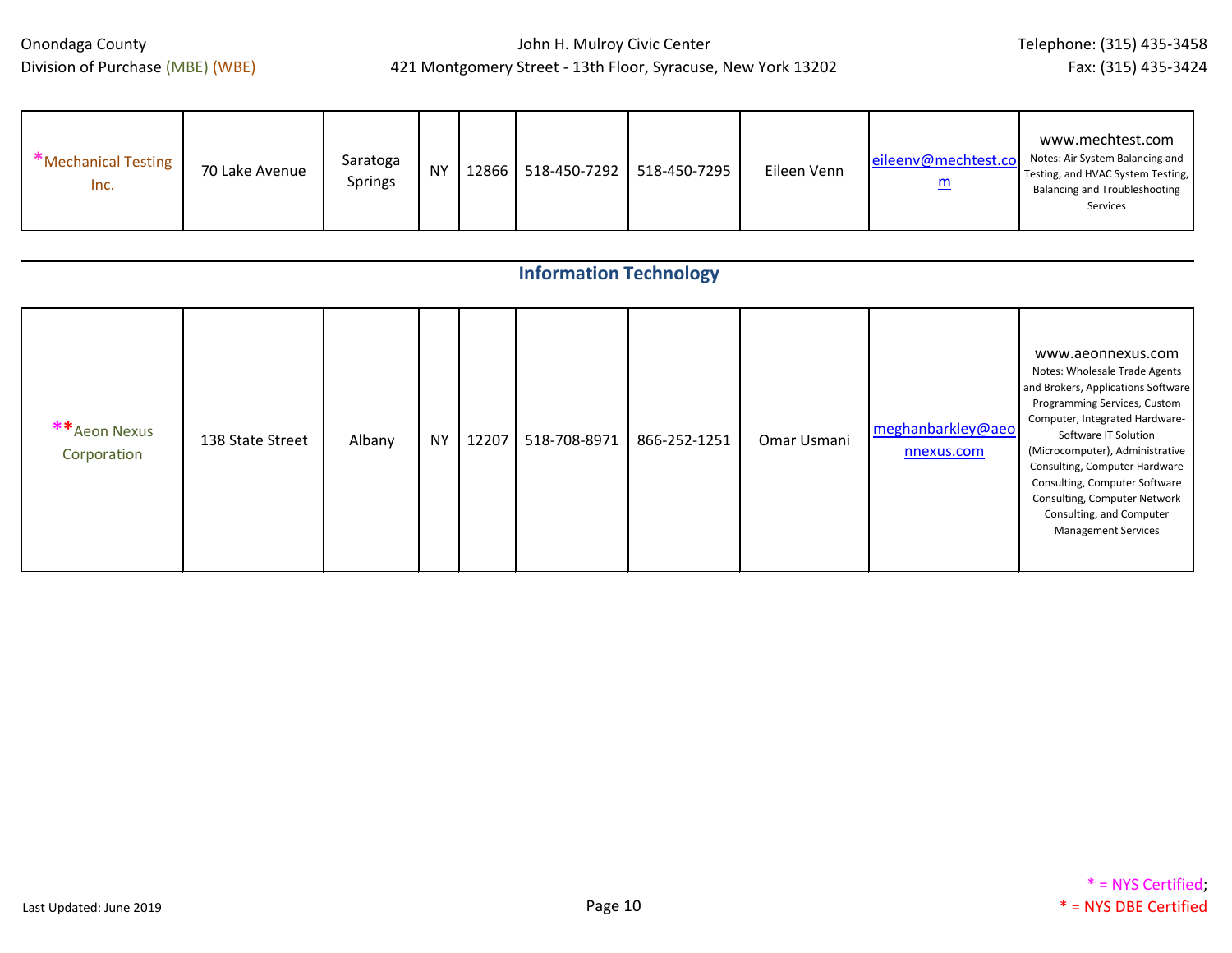| Onondaga County |  |
|-----------------|--|
|-----------------|--|

## John H. Mulroy Civic Center 421 Montgomery Street - 13th Floor, Syracuse, New York 13202

|                           |              |        |           |       |              |              |              |                              | www.broadblastonline.c                |
|---------------------------|--------------|--------|-----------|-------|--------------|--------------|--------------|------------------------------|---------------------------------------|
|                           |              |        |           |       |              |              |              |                              | OM Notes: Business Consultants,       |
|                           |              |        |           |       |              |              |              |                              | <b>Computer Integrated Systems</b>    |
|                           |              |        |           |       |              |              |              |                              | Design, Computer Programming          |
|                           |              |        |           |       |              |              |              |                              | Services, Data Processing,            |
|                           |              |        |           |       |              |              |              |                              | Management Consultants, Project       |
|                           |              |        |           |       |              |              |              |                              | Management, Telecommunication         |
|                           |              |        |           |       |              |              |              |                              | Design/Strategic Planning, Custom     |
|                           |              |        |           |       |              |              |              |                              | Software Development, Wireless        |
|                           |              |        |           |       |              |              |              |                              | LAN Solutions,                        |
|                           |              |        |           |       |              |              |              |                              | Telecommunications Consultants,       |
|                           |              |        |           |       |              |              |              |                              | Computer Consulting, Software         |
|                           |              |        |           |       |              |              |              |                              | Publishers, Telecommunications,       |
|                           |              |        |           |       |              |              | Amy Friedman | amy@broadblastonli<br>ne.com | Data Processing, Hosting, and         |
|                           |              |        |           |       |              |              |              |                              | Related Services, Application         |
|                           | 159 Delaware |        |           |       |              | 877-322-3866 |              |                              | Hosting, Computer Systems Design      |
|                           |              | Delmar |           |       | 877-363-9673 |              |              |                              | and Related Services,                 |
| **BroadBlast, Inc. dba    |              |        |           |       |              |              |              |                              | Management, Scientific, and           |
| <b>Broadblast Managed</b> |              |        | <b>NY</b> | 12054 |              |              |              |                              | <b>Technical Consulting Services,</b> |
|                           | Avenue #102  |        |           |       | Ext. 1       |              |              |                              | Offices of Other Holding              |
| Communication             |              |        |           |       |              |              |              |                              | Companies, Business Associations,     |
|                           |              |        |           |       |              |              |              |                              | Communications: Networking,           |
|                           |              |        |           |       |              |              |              |                              | Linking, Fiber Modems, Power          |
|                           |              |        |           |       |              |              |              |                              | Over Ethernet, Wireless,              |
|                           |              |        |           |       |              |              |              |                              | Telecommunication Services,           |
|                           |              |        |           |       |              |              |              |                              | <b>Business Consulting, Computer</b>  |
|                           |              |        |           |       |              |              |              |                              | Hardware Consulting, Computer         |
|                           |              |        |           |       |              |              |              |                              | Software Consulting, Computer         |
|                           |              |        |           |       |              |              |              |                              | Network Consulting, Management        |
|                           |              |        |           |       |              |              |              |                              | Consulting, Telecommunications        |
|                           |              |        |           |       |              |              |              |                              | Consulting, Data Preparation and      |
|                           |              |        |           |       |              |              |              |                              | Processing Services (Including        |
|                           |              |        |           |       |              |              |              |                              | Bates Coding), Networking Services    |
|                           |              |        |           |       |              |              |              |                              | (Including Installation, Security,    |
|                           |              |        |           |       |              |              |              |                              | and Maintenance), Programming         |
|                           |              |        |           |       |              |              |              |                              | Services, Computer (Including         |
|                           |              |        |           |       |              |              |              |                              | Mobile Device Applications), and      |
|                           |              |        |           |       |              |              |              |                              | <b>Project Management Services</b>    |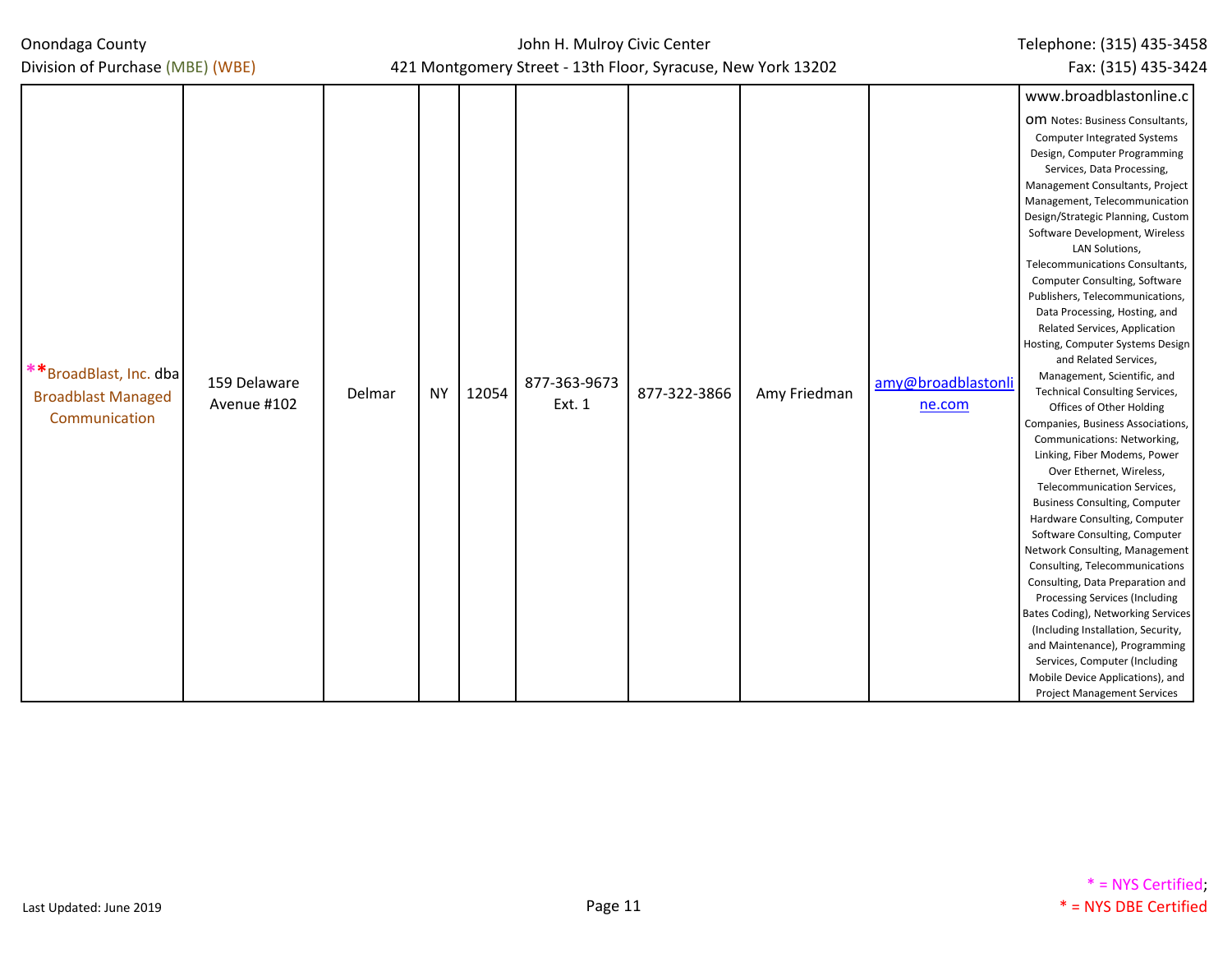| Onondaga County |
|-----------------|
|-----------------|

#### John H. Mulroy Civic Center 421 Montgomery Street - 13th Floor, Syracuse, New York 13202

Telephone: (315) 435-3458

Fax: (315) 435-3424

| Division of Purchase (MBE) (WBE)                     |                    |          | 421 Montgomery Street - 13th Floor, Syracuse, New York 13202 |       |                          |              |            |                                       | Fax: (315) 435-342                                                                                                                                                                                                                                     |
|------------------------------------------------------|--------------------|----------|--------------------------------------------------------------|-------|--------------------------|--------------|------------|---------------------------------------|--------------------------------------------------------------------------------------------------------------------------------------------------------------------------------------------------------------------------------------------------------|
| <sup>*</sup> Corporate Computer  <br>Solutions, Inc. | 55 Halstead Avenue | Harrison | <b>NY</b>                                                    | 10528 | 914-835-1105<br>Ext. 101 | 914-835-5947 | Ann Matino | amartino@corporat<br>ecomputersol.com | www.corporatecompute<br>rsol.com Notes: Computer<br>Hardware Consulting Services or<br>Consultants, Computer Systems<br>Design Services, Computer Disaster<br>Recovery Services, Computer<br>Software Consulting, and<br>Computer Software Maintenance |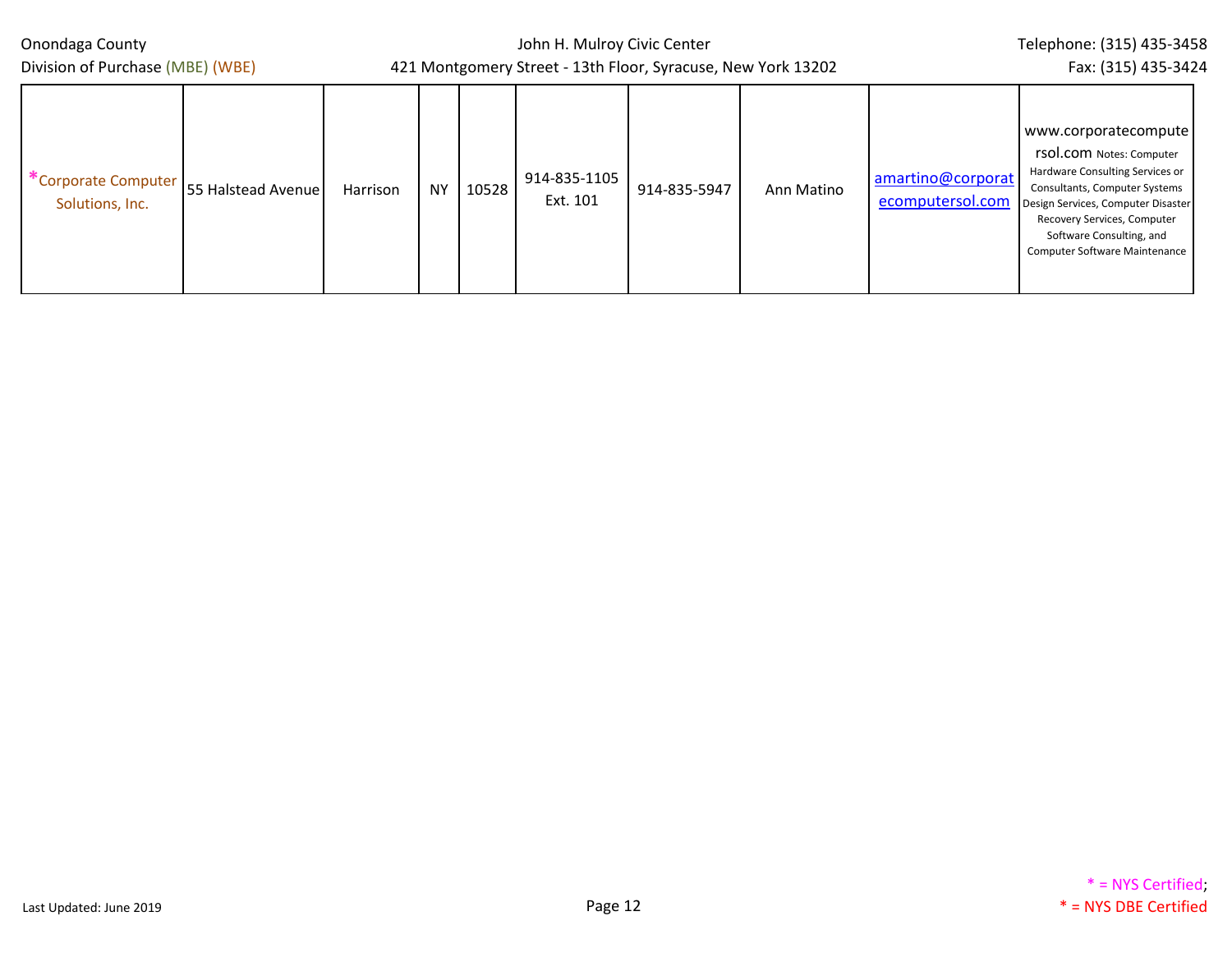| Onondaga County |  |
|-----------------|--|
|-----------------|--|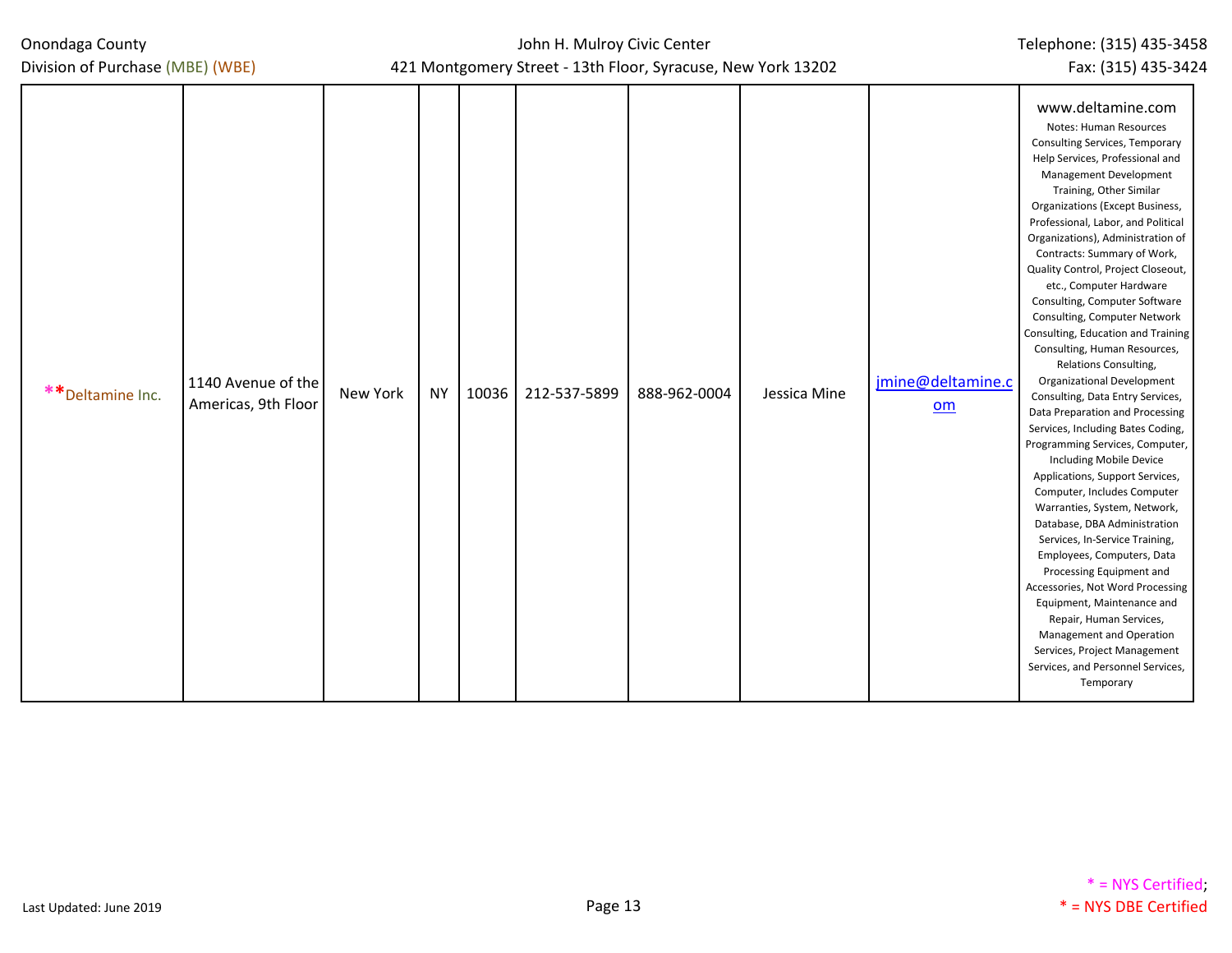| Onondaga County |  |
|-----------------|--|
|-----------------|--|

## John H. Mulroy Civic Center 421 Montgomery Street - 13th Floor, Syracuse, New York 13202

Telephone: (315) 435-3458 Fax: (315) 435-3424

| *Janus Software Inc.<br>dba Janus Associates | 4 High Ridge Park                     | Stamford | <b>CT</b> | 06905 | 203-251-0200 | 203-251-0222 | Patricia Fisher | patriciaf@janusasso<br>ciates.com | www.janusassociates.co<br>M Notes: Computer Programming<br>Services, Information Retrieval,<br>Custom Software Development,<br>Information Technology Design,<br>Database Security, Computer<br>Systems Design and Related<br>Services, Programming Services,<br><b>Computer (Including Mobile Device)</b><br>Applications), Retrieval Services,<br>Information, and<br>System/Network/Database<br><b>Administration Services</b>                                                                      |
|----------------------------------------------|---------------------------------------|----------|-----------|-------|--------------|--------------|-----------------|-----------------------------------|--------------------------------------------------------------------------------------------------------------------------------------------------------------------------------------------------------------------------------------------------------------------------------------------------------------------------------------------------------------------------------------------------------------------------------------------------------------------------------------------------------|
| ** QED Inc. dba QED<br><b>National</b>       | 350 Seventh<br>Avenue - 10th<br>Floor | New York | <b>NY</b> | 10001 | 212-481-6868 | 212-481-0414 | Colleen Molter  | cmolter@gednation<br>al.com       | www.qednational.com<br>Notes: Computer Data Storage<br>Services, Computer Hardware<br>Consulting Services or Consultants,<br><b>Computer Facilities Management</b><br>Services, Other Computer Related<br>Services, Administrative<br>Management and General<br>Management Consulting Services,<br>Temporary Help Services,<br>Computer Hardware and<br>Peripherals for Microcomputers, IT<br>Consulting (Not Otherwise<br>Classified), Management<br>Consulting, and Personnel Services,<br>Temporary |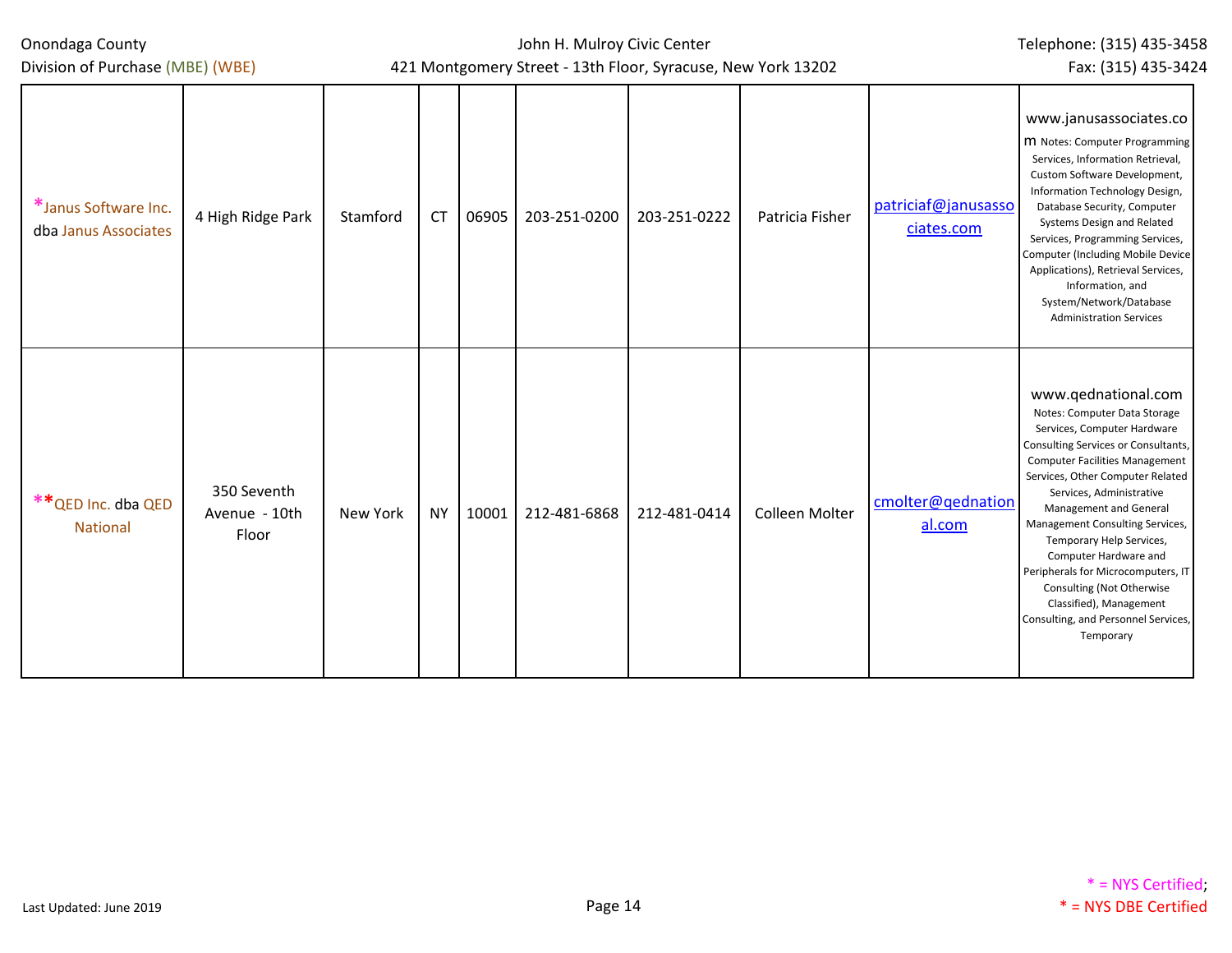Division of Purchase (MBE) (WBE)

| *Sanghi Consulting               | 1475 Western<br>Avenue - Suite 45<br>#3902 | Albany    | <b>NY</b> | 12203 | 518-461-0791 | 866-346-5111 | Atul Sanghi            | atul@sanghiconsultin<br>g.com   | www.sanghiconsulting.c<br>OM Notes: Computer<br>Programming Services, Computer<br>Tech Support, Computer Backup<br>Media, Computer Consulting,<br>Computer Systems Design and<br>Related Services, Business<br>Management Consulting Services,<br>Computer Hardware Consulting,<br>Computer Software Consulting,<br>Computer Network Consulting,<br>Programming Services, Computer<br>(Including Mobile Device<br>Applications), and Support<br>Services, Computer (Includes<br><b>Computer Warranties)</b> |
|----------------------------------|--------------------------------------------|-----------|-----------|-------|--------------|--------------|------------------------|---------------------------------|-------------------------------------------------------------------------------------------------------------------------------------------------------------------------------------------------------------------------------------------------------------------------------------------------------------------------------------------------------------------------------------------------------------------------------------------------------------------------------------------------------------|
| *Skywave<br>Communications, Inc. | 51 Goodway Drive<br>South                  | Rochester | <b>NY</b> | 14623 | 585-484-8400 | 585-491-6981 | Elizabeth<br>Patterson | thullett@skywave.o<br><u>rg</u> | www.skywave.org Notes:<br><b>Telecommunications Equipment</b><br>and Wiring (Except Transmission<br>Line) Installation Contractors,<br>Networking Services (Including<br>Installation, Security and<br>Maintenance), and Communication<br>Boards, Control Units, Modems,<br>Processors and Protocol<br>Converters, etc. Rental or Lease                                                                                                                                                                     |

**Insulation**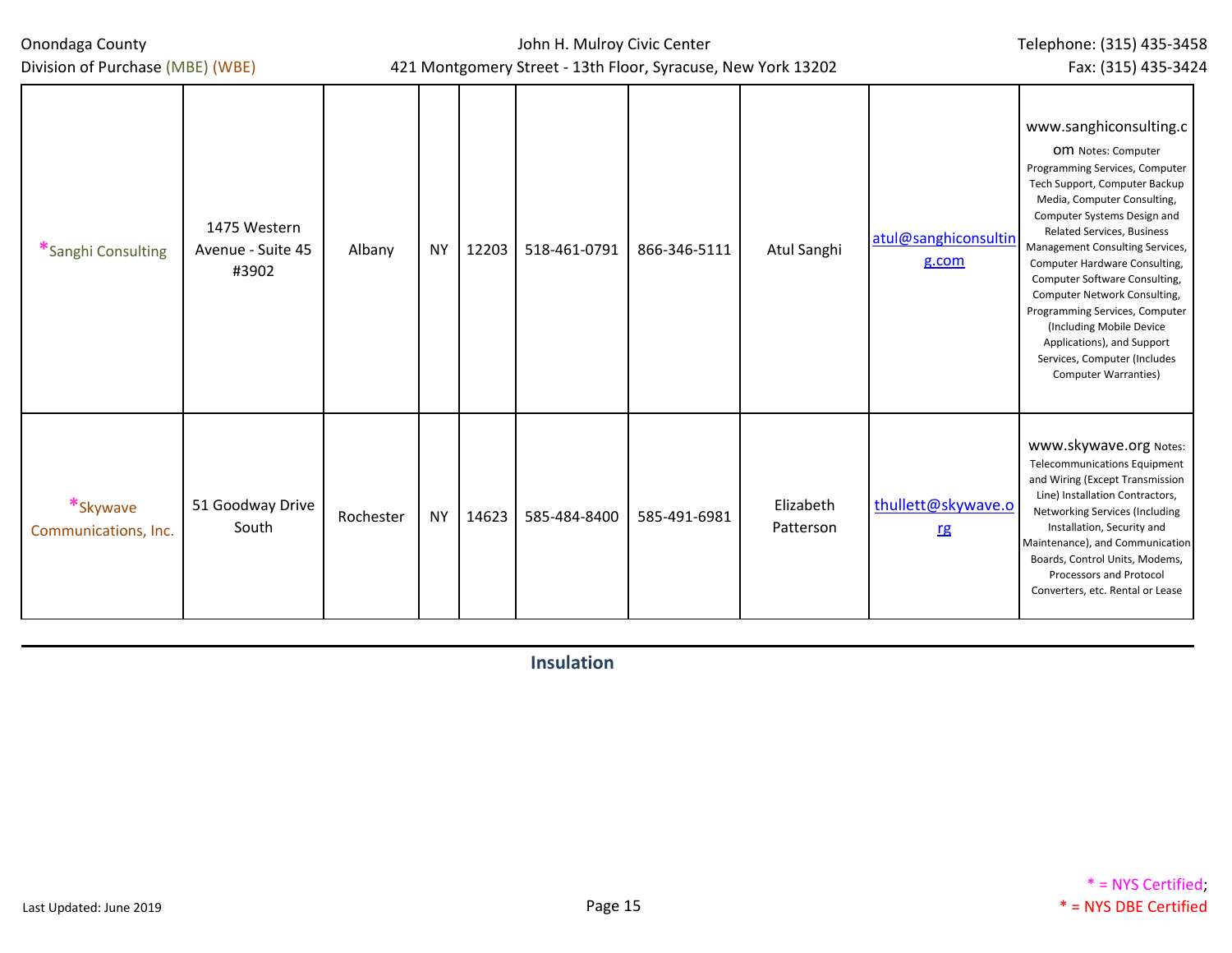| Onondaga County |  |
|-----------------|--|
|-----------------|--|

John H. Mulroy Civic Center 421 Montgomery Street - 13th Floor, Syracuse, New York 13202 Telephone: (315) 435-3458 Fax: (315) 435-3424

| <b>*MGM Insulation, Inc.</b> | 3 Sherer Street | Rochester | <b>NY</b> | 14611 | 585-254-6210 | 585-697-0950 | Mel Brooks | msbrooks@mgminsul<br>ation.com | mgminsulation.com Notes:<br>Addition, Alteration and<br>Renovation, For-Sale Builders,<br>Commercial and Institutional<br>Building, Drywall and Insulation<br>Contractors, Painting and Wall<br>Covering Contractors, Asbestos<br>Abatement Services, and Asbestos<br><b>Removal Contractors</b> |
|------------------------------|-----------------|-----------|-----------|-------|--------------|--------------|------------|--------------------------------|--------------------------------------------------------------------------------------------------------------------------------------------------------------------------------------------------------------------------------------------------------------------------------------------------|
|------------------------------|-----------------|-----------|-----------|-------|--------------|--------------|------------|--------------------------------|--------------------------------------------------------------------------------------------------------------------------------------------------------------------------------------------------------------------------------------------------------------------------------------------------|

## **Janitorial & Site Clean-Up**

| *Liberty Quality<br><b>Cleaning Services</b>               | 19504 County<br>Route 162 | Watertown | <b>NY</b> | 13601 | 315-405-4106           |              | Liberty Moon   | libertycleaning2010<br>@hotmail.com | Notes: Cleaning Services, Building<br>Maintenance, Services to Buildings<br>and Dwellings, Building Cleaning<br>Services (Janitorial), Janitorial<br>Services, Office Cleaning Services,<br>Building Maintenance, Installation,<br>Installation and Repair Services,<br>and Janitorial and Custodial<br>Services                                                                       |
|------------------------------------------------------------|---------------------------|-----------|-----------|-------|------------------------|--------------|----------------|-------------------------------------|----------------------------------------------------------------------------------------------------------------------------------------------------------------------------------------------------------------------------------------------------------------------------------------------------------------------------------------------------------------------------------------|
| *Rayben Enterprises<br>Inc. dba Green Facility<br>Solution | 31 Railroad Avenue        | Albany    | <b>NY</b> | 12205 | 518-426-7643<br>Ext. 7 | 518-426-7693 | Raymond Walker | admin@gfs31.com                     | www.raybenenterprises.<br>COM Notes: Flooring Contractors,<br>Vinyl Flooring Contractors, Floor<br>Coverings Merchant Wholesalers,<br>Janitorial Equipment and Supplies<br>Merchant Wholesalers, Building<br>Cleaning Services, Janitorial,<br>Janitorial Services, Carpet Cleaning<br>Services, Site Clean-up, Post-<br>Construction, and Janitorial and<br><b>Custodial Services</b> |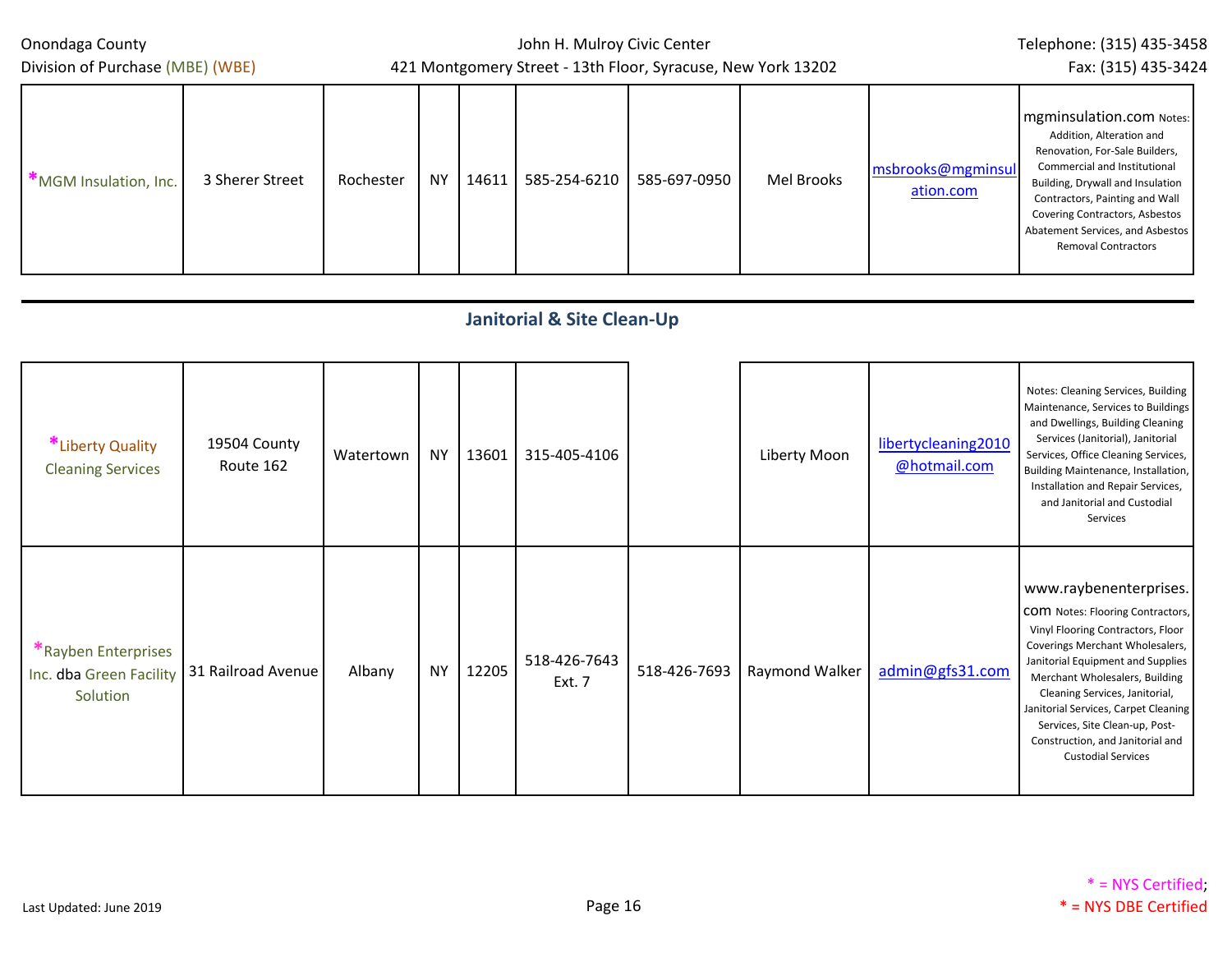| Onondaga County |  |
|-----------------|--|
|-----------------|--|

John H. Mulroy Civic Center 421 Montgomery Street - 13th Floor, Syracuse, New York 13202 Telephone: (315) 435-3458

|  |  | Fax: (315) 435-3424 |
|--|--|---------------------|

|                          |               |           |           |                    |              |                      |                   | www.sheenandshine.col                                                 |
|--------------------------|---------------|-----------|-----------|--------------------|--------------|----------------------|-------------------|-----------------------------------------------------------------------|
| **Sheen & Shine Inc. I   | 214 West Main | Rochester | <b>NY</b> | 14614 585-423-2282 | 585-423-2297 | <b>Israel Cuyler</b> | ike@sheenandshine | <b>M</b> Notes: Building Cleaning<br>Services, Janitorial, Janitorial |
| dba S&S<br>Environmental | Street        |           |           |                    |              |                      | .com              | Services, Janitorial and Custodial<br>Services, and Janitorial        |
|                          |               |           |           |                    |              |                      |                   | <b>Management Services</b>                                            |

|                                                                                    |                        |            |           |       | <b>Landscape Architecture/Landscaping</b> |              |                      |                              |                                                                                                                                                                                                                                                                                                                                                                                                                                                                                              |
|------------------------------------------------------------------------------------|------------------------|------------|-----------|-------|-------------------------------------------|--------------|----------------------|------------------------------|----------------------------------------------------------------------------------------------------------------------------------------------------------------------------------------------------------------------------------------------------------------------------------------------------------------------------------------------------------------------------------------------------------------------------------------------------------------------------------------------|
| **Aubertine & Currier<br><b>Architects Engineers &amp;</b><br><b>Land Surveyor</b> | 522 Bradley Street     | Watertown  | <b>NY</b> | 13601 | 315-782-2005                              | 315-782-1472 | <b>Annette Mason</b> | amm@aubertinecur<br>rier.com | www.aubertinecurrier.c<br><b>OM Notes: Architects (Except</b><br>Landscape) Offices, Civil<br><b>Engineering Services, Drafting</b><br>Services, Building Inspection<br>Bureaus, and Construction<br><b>Surveying Services</b>                                                                                                                                                                                                                                                               |
| **Zehrs Flowers &<br>Landscaping                                                   | 8484 Van Amber<br>Road | Castorland | <b>NY</b> | 13620 | 315-376-3086                              | 315-376-3086 | Samantha Widrick     | zehrsflowers@hotma<br>il.com | www.zehrsflowers.com<br>Notes: Nursery Stock, Landscape<br>Consulting, Landscape Services,<br>Irrigation Systems, Agriculture,<br>Forestry, Fishing and Hunting,<br>Farm Supplies Merchant<br>Wholesalers, Landscape<br>Architectural Services, Landscape<br>Design Services, Landscaping<br>Services, Irrigation Equipment and<br>Supplies, Agricultural, Landscape<br>Architecture, Farming and<br>Ranching Services, Animal and<br>Crop, and Tree Trimming and<br><b>Pruning Services</b> |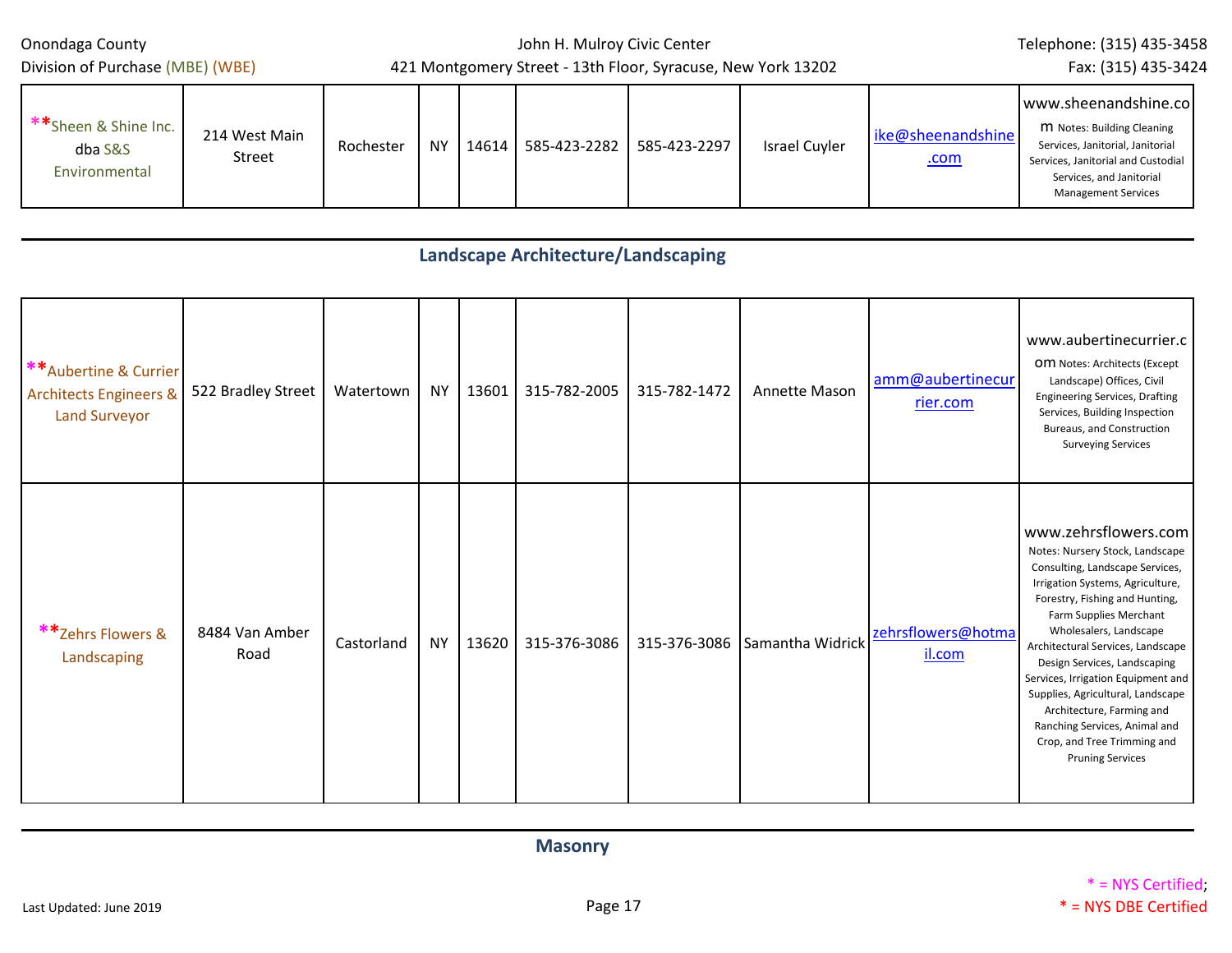## John H. Mulroy Civic Center 421 Montgomery Street - 13th Floor, Syracuse, New York 13202

| ** Black Horse Group<br><b>LLC</b> | 800 Starbuck<br>Avenue - Suite C101 | Watertown | NY        | 13601 | 315-755-1213 | 315-681-6599 | Mary Warren | mary@blackhorsegro<br>up.us        | ww.blackhorsegroup.us<br>Notes: Addition, Alteration and<br>Renovation General Contractors,<br>Commercial and Institutional<br>Building, and General Construction:<br>Management, Scheduling, Cost<br><b>Estimation - Engineering</b>                                                                                                                                                                                                                                                                      |
|------------------------------------|-------------------------------------|-----------|-----------|-------|--------------|--------------|-------------|------------------------------------|------------------------------------------------------------------------------------------------------------------------------------------------------------------------------------------------------------------------------------------------------------------------------------------------------------------------------------------------------------------------------------------------------------------------------------------------------------------------------------------------------------|
| *Lupini Construction<br>Inc.       | 6081 Trenton Road                   | Utica     | <b>NY</b> | 13502 | 315-736-8397 | 315-736-8809 | Lori Lupini | llupini@lupiniconstru<br>ction.com | Notes: Masonry Maintenance,<br>Treatment, Schedules &<br>Commissioning, Maintenance of<br>Stone Assemblies, Dampproofing<br>and Waterproofing, Masonry,<br>Waterproofing, Stone Restoration,<br>Masonry Restoration, Masonry<br>Contractors, Waterproofing<br>Contractors, Tile and Stone<br>(Includes Granite, Marble, and<br>Terrazzo) Restoration,<br>Refurbishing, Maintenance and<br>Repair, Masonry, and Treatment<br>Services, Material (Anticorrosion,<br>Fire Protection, Waterproofing,<br>etc.) |

## **Mechanical**

|                                                     |                                |           |           |       | <b>Painting</b> |              |                       |                                 |                                                                                                      |
|-----------------------------------------------------|--------------------------------|-----------|-----------|-------|-----------------|--------------|-----------------------|---------------------------------|------------------------------------------------------------------------------------------------------|
| ** Brooks Brothers<br>Painting of Rochester<br>Inc. | 200 Buell Road -<br>Suite C-10 | Rochester | <b>NY</b> | 14624 | 585-455-7509    | 585-647-3354 | <b>Chauncy Brooks</b> | brooksbrothers585<br>@gmail.com | Notes: Exterior Painting, Interior<br>Painting, and Painting and Wall<br><b>Covering Contractors</b> |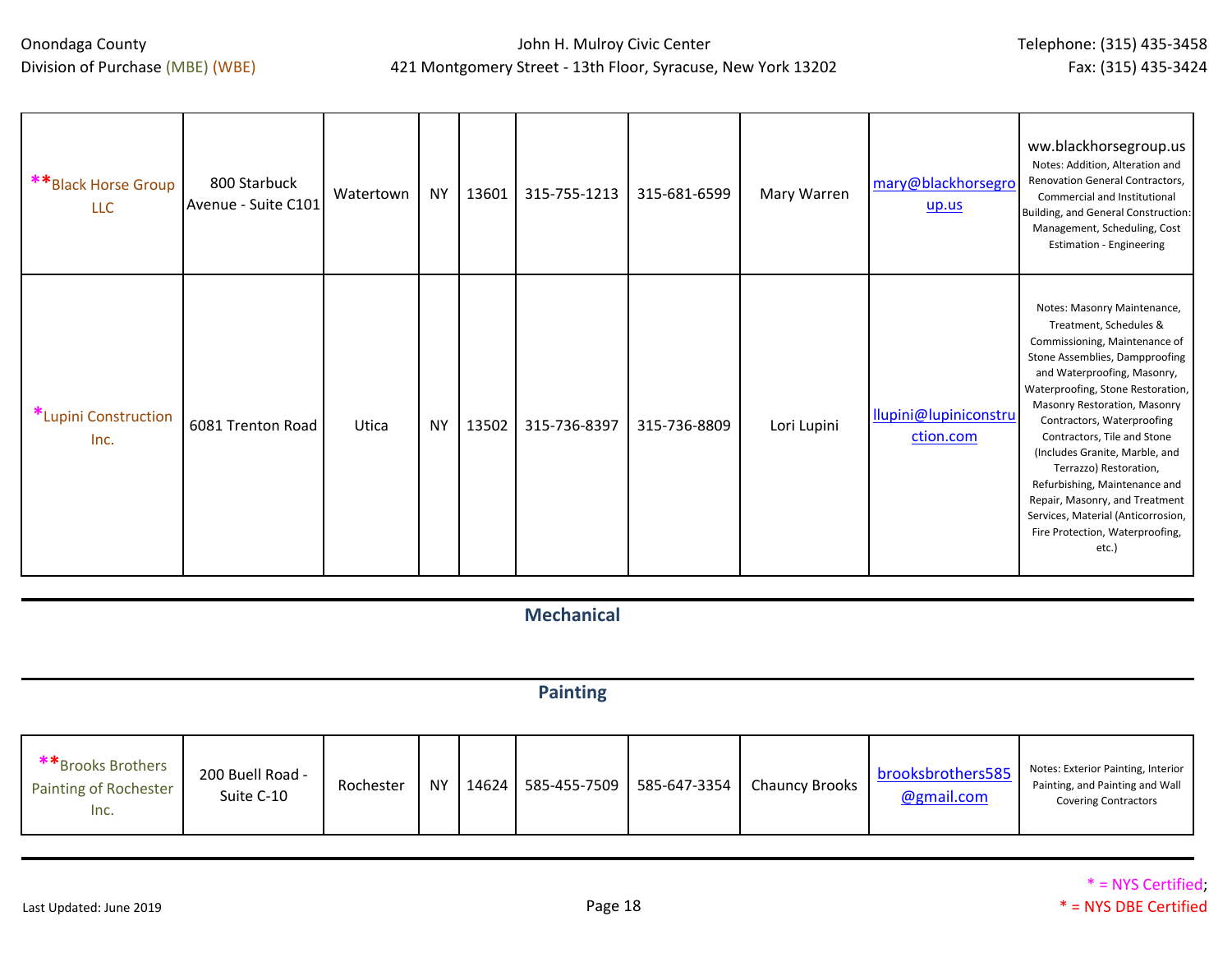John H. Mulroy Civic Center 421 Montgomery Street - 13th Floor, Syracuse, New York 13202

## **Paving**

| *Alliance Paving<br>Materials Inc. | 846 Lawrence<br>Street | Rome | <b>NY</b> | 13440 | 315-337-0795 | 315-337-1060 | Kimberly Ocuto | kimocuto@dreamsca<br>pe.com | WWW.OCUtO.COM Notes:<br>Plumbing Piping, Rough Grading,<br>Excavation, Asphalt Paving,<br>Roadway Construction,<br>Milling/Road Scarification,<br><b>Excavation Contractors, Highway</b><br>and Street Construction, Paving<br>Construction, Highway<br>Maintenance or Repair -<br>Construction, Asphalt Paving and<br>Sealing, Asphalt Products, Asphalt<br>Concrete, Sand and Gravel Dealers,<br>Sand and Gravel Quarrying and/or<br>Beneficiating, Highway, Street, and<br>Bridge Construction, Asphalt<br>Paving Mixture and Block<br>Manufacturing, Road and Highway<br>Building Materials, Asphalt, AC<br>(Asphalt/Cement), Sand and<br>Gravel, Excavation Services,<br>Construction, Highway and Road,<br>Construction, Street (Major and<br>Residential)(Includes<br>Reconstruction), Maintenance and<br>Repair, Highway and Road (To<br>Include the Removal of Asphalt,<br>Concrete, Bitumens, etc.),<br>Paving/Resurfacing, Alley and<br>Parking Lot, and<br>Paving/Resurfacing, Street (Major<br>and Residential) |
|------------------------------------|------------------------|------|-----------|-------|--------------|--------------|----------------|-----------------------------|------------------------------------------------------------------------------------------------------------------------------------------------------------------------------------------------------------------------------------------------------------------------------------------------------------------------------------------------------------------------------------------------------------------------------------------------------------------------------------------------------------------------------------------------------------------------------------------------------------------------------------------------------------------------------------------------------------------------------------------------------------------------------------------------------------------------------------------------------------------------------------------------------------------------------------------------------------------------------------------------------------------------------|
|------------------------------------|------------------------|------|-----------|-------|--------------|--------------|----------------|-----------------------------|------------------------------------------------------------------------------------------------------------------------------------------------------------------------------------------------------------------------------------------------------------------------------------------------------------------------------------------------------------------------------------------------------------------------------------------------------------------------------------------------------------------------------------------------------------------------------------------------------------------------------------------------------------------------------------------------------------------------------------------------------------------------------------------------------------------------------------------------------------------------------------------------------------------------------------------------------------------------------------------------------------------------------|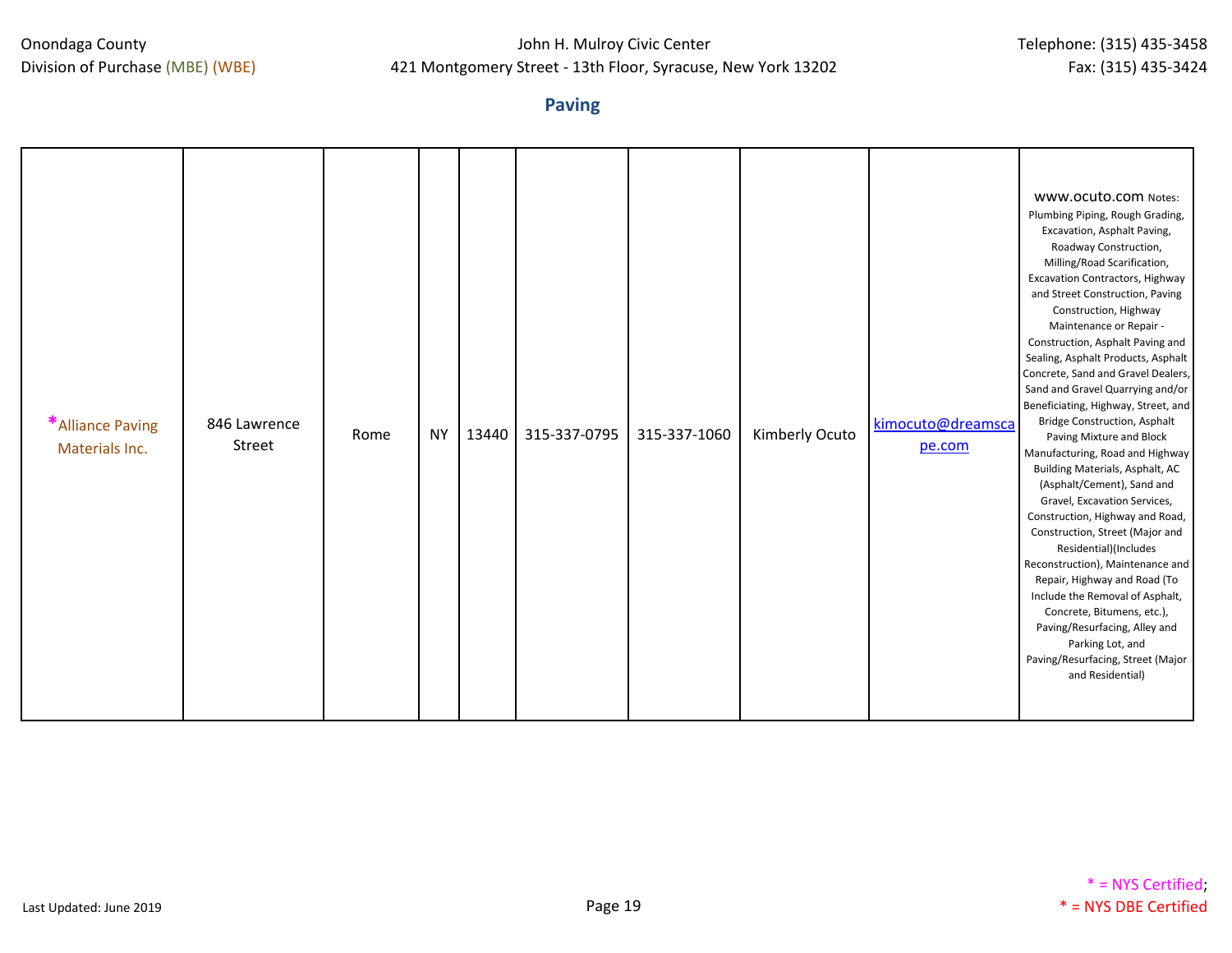| Onondaga County |
|-----------------|
|-----------------|

John H. Mulroy Civic Center 421 Montgomery Street - 13th Floor, Syracuse, New York 13202 Telephone: (315) 435-3458

Fax: (315) 435-3424

| ** Black Horse Group<br><b>LLC</b> | 800 Starbuck<br>Avenue - Suite C101 | Watertown | <b>NY</b> |  | 13601 315-755-1213 | 315-681-6599 | Mary Warren | mary@blackhorsegro<br><u>up.us</u> | ww.blackhorsegroup.us  <br>Notes: Addition, Alteration and<br>Renovation General Contractors,<br>Commercial and Institutional<br>Building, and General Construction:<br>Management, Scheduling, Cost<br><b>Estimation - Engineering</b> |
|------------------------------------|-------------------------------------|-----------|-----------|--|--------------------|--------------|-------------|------------------------------------|-----------------------------------------------------------------------------------------------------------------------------------------------------------------------------------------------------------------------------------------|
|------------------------------------|-------------------------------------|-----------|-----------|--|--------------------|--------------|-------------|------------------------------------|-----------------------------------------------------------------------------------------------------------------------------------------------------------------------------------------------------------------------------------------|

## **Plumbing**

| ** WYCO Mechanical<br>LLC | 81 Shumway Road | Brockport | <b>NY</b> |  | 14420   585-637-6925   585-637-0358 |  | Michele Johnson | wyco101@yahoo.co | Notes: Plumbing Contractors,<br>Backflow Preventers, Plumbing,<br>Manufacturing, Plumbing, and Back<br>Flow Preventer Testing Services |
|---------------------------|-----------------|-----------|-----------|--|-------------------------------------|--|-----------------|------------------|----------------------------------------------------------------------------------------------------------------------------------------|
|---------------------------|-----------------|-----------|-----------|--|-------------------------------------|--|-----------------|------------------|----------------------------------------------------------------------------------------------------------------------------------------|

**Steel**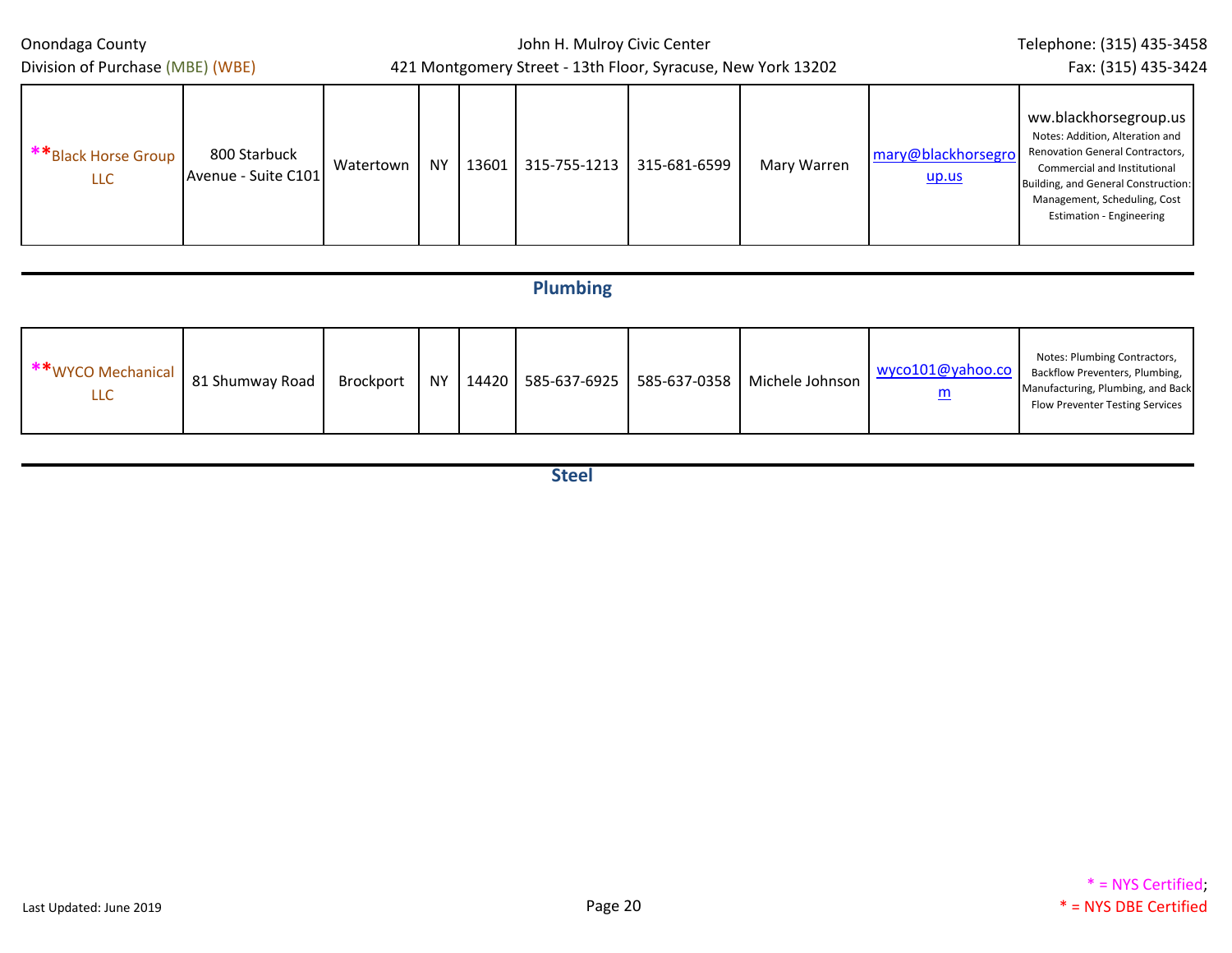| Onondaga County<br>Division of Purchase (MBE) (WBE) |                              |           | Telephone: (315) 435-3458<br>John H. Mulroy Civic Center<br>421 Montgomery Street - 13th Floor, Syracuse, New York 13202 |       |              |              |                        |                              |                                                                                                                                                                                                                                                                                                                                                                                                                                                                                                                                                                                                                |  |  |  |
|-----------------------------------------------------|------------------------------|-----------|--------------------------------------------------------------------------------------------------------------------------|-------|--------------|--------------|------------------------|------------------------------|----------------------------------------------------------------------------------------------------------------------------------------------------------------------------------------------------------------------------------------------------------------------------------------------------------------------------------------------------------------------------------------------------------------------------------------------------------------------------------------------------------------------------------------------------------------------------------------------------------------|--|--|--|
| ** Steel Sales Inc.                                 | 8085 NYS State<br>Highway 12 | Sherburne | <b>NY</b>                                                                                                                | 13460 | 607-764-6363 | 607-674-9706 | <b>Brenda Westcott</b> | brenda@steelsalesi<br>nc.com | www.steelsalesinc.com<br>Notes: Common Work Results for<br>Metals, Steel Fabrication -<br>Structural, Metal Fabrication, Steel<br>Products, Stainless Steel<br>Distributors, Foundation,<br>Structure, and Building Exterior<br>Contractors, Fabricated Metal<br>Product Manufacturing, Merchant<br>Wholesalers - Durable Goods,<br>Lumber and Other Construction<br>Materials Merchant Wholesalers,<br>Metals: Bars, Plates, Rods, Sheets,<br>Strips, Stainless Steel: Bars, Plates,<br>Rods, Sheets, Strips, Tubes, etc.,<br>Structural Shapes, Steel: Angles,<br>Channels, I-Beams, etc., and Metal<br>Work |  |  |  |

**Suppliers**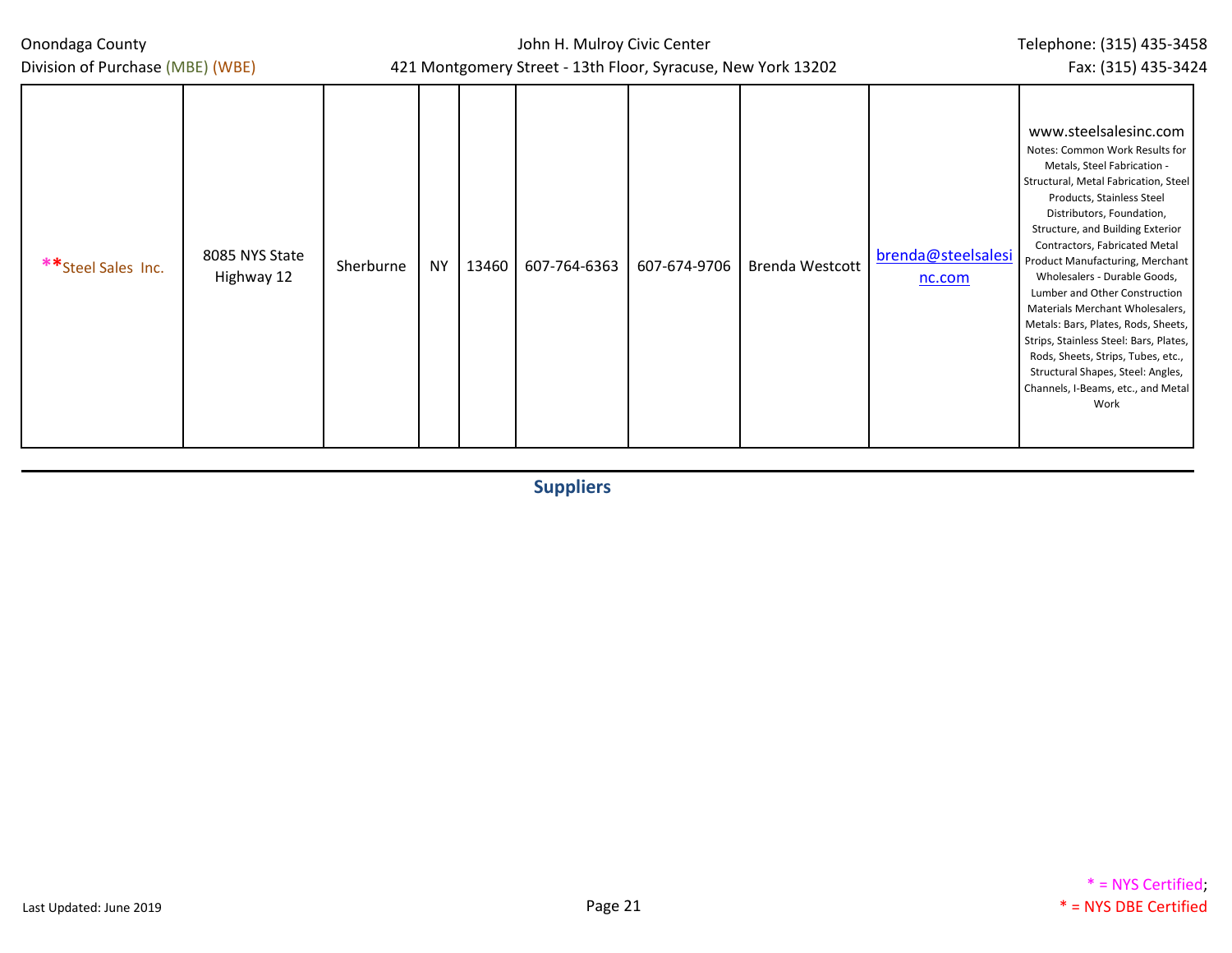| Division of Purchase (MBE) (WBE)           |                      |        |           |       | 421 Montgomery Street - 13th Floor, Syracuse, New York 13202 |              |                       |                                | Fax: (315) 435-3424                                                                                                                                                                                                                                                                                                                                                                                                                                                                                                                                                                                                                                                                                                                                                                                                                                                                                                                                                                                                                                                                     |
|--------------------------------------------|----------------------|--------|-----------|-------|--------------------------------------------------------------|--------------|-----------------------|--------------------------------|-----------------------------------------------------------------------------------------------------------------------------------------------------------------------------------------------------------------------------------------------------------------------------------------------------------------------------------------------------------------------------------------------------------------------------------------------------------------------------------------------------------------------------------------------------------------------------------------------------------------------------------------------------------------------------------------------------------------------------------------------------------------------------------------------------------------------------------------------------------------------------------------------------------------------------------------------------------------------------------------------------------------------------------------------------------------------------------------|
| *ADI Acorn<br>Development<br>Incorporation | 119 Obazuwa Drive    | Glen   | <b>NY</b> | 12072 | 518-922-9011                                                 | 518-922-9052 | Diana Ramsey<br>Oduwa | globalservices@adim<br>gmt.com | Notes: Bus Parts and Accessories,<br>Laboratory Equipment, Medical<br>Equipment, Office Furniture,<br>Computer Supplies and Parts,<br>Automobile Parts Dealers, Motor<br>Vehicle and Motor Vehicle Parts<br>and Supplies Merchant<br>Wholesalers, Motor Vehicle Parts<br>and Accessories, New Merchant<br>Wholesalers, Furniture Merchant<br>Wholesalers, Medical, Dental, and<br>Hospital Equipment and Supplies<br>Merchant Wholesalers, Automotive<br>and Trailer Equipment and Parts,<br>Computer Accessories and<br>Supplies, Furniture: Office, Hospital<br>and Surgical Equipment, Hospital,<br>Surgical, and Medical Related<br>Accessories, Laboratory<br>Equipment, Accessories and<br>Supplies: General Analytical and<br>Research for Nuclear, Optical, and<br>Physical, Laboratory Equipment,<br>Accessories, and Supplies:<br>Biochemistry, Chemistry, and<br>Environmental Science, Etc.,<br>Laboratory and Field Equipment<br>and Supplies: Biology, Botany,<br>Geology, Microbiology, Zoology,<br>Etc., and Mass Transportation -<br>Transit Bus Accessories and Parts |
| ** AllSource Fire<br>Supply, Inc.          | 922 Voorhees<br>Road | Parish | <b>NY</b> | 13131 | 315-625-7242                                                 | 315-625-7242 | <b>Holly House</b>    | hollyh@allsourcefire<br>.com   | www.allsourcefire.com<br>Notes: Fabricated Pipe and Pipe<br>Fitting Manufacturing, and Agents<br>and Brokers, Durable Goods,<br><b>Wholesale Trade</b>                                                                                                                                                                                                                                                                                                                                                                                                                                                                                                                                                                                                                                                                                                                                                                                                                                                                                                                                  |

John H. Mulroy Civic Center

Onondaga County

Telephone: (315) 435-3458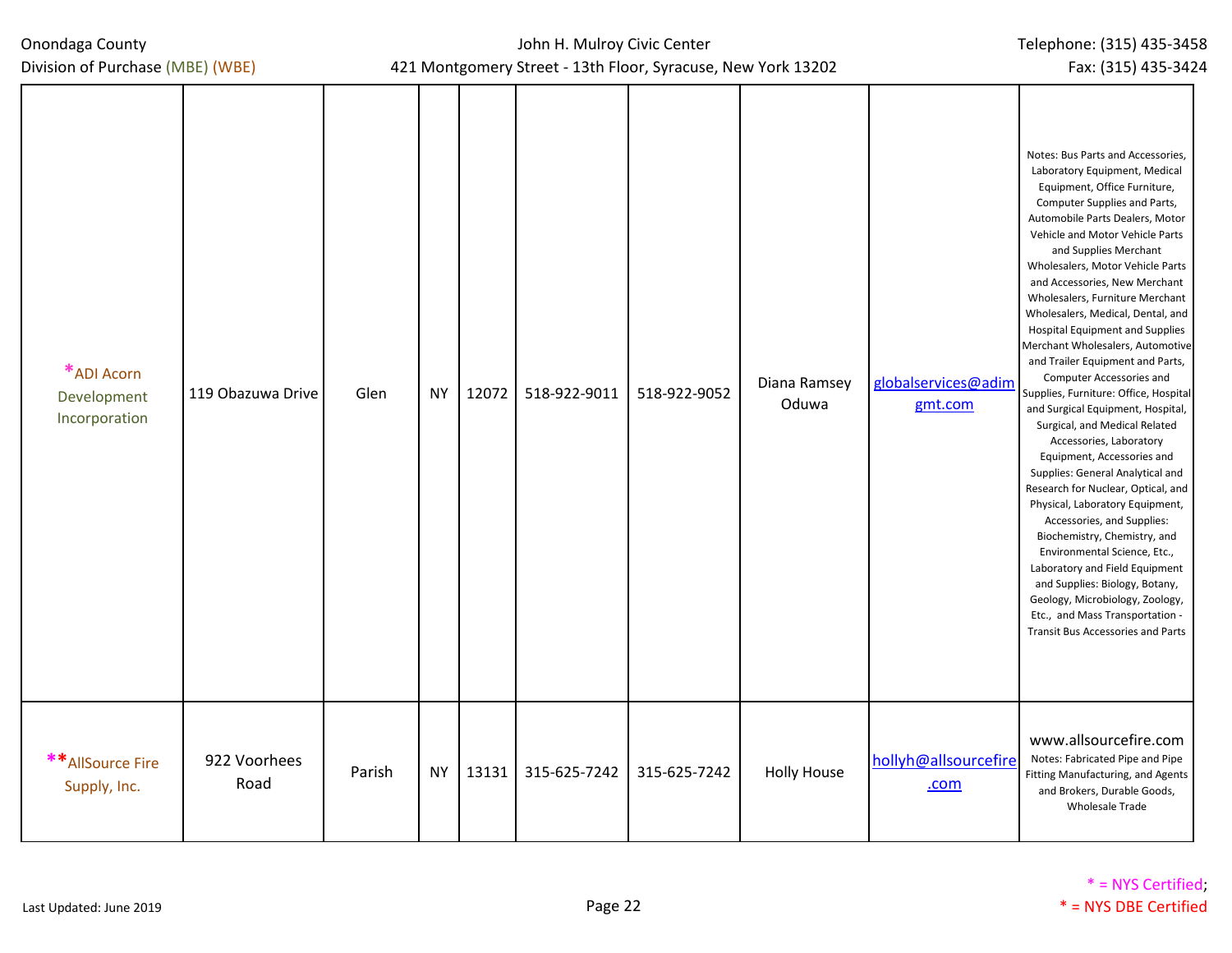| Onondaga County |  |
|-----------------|--|
|-----------------|--|

## John H. Mulroy Civic Center 421 Montgomery Street - 13th Floor, Syracuse, New York 13202

Telephone: (315) 435-3458 Fax: (315) 435-3424

| *B&W Supply Co. Inc.                                          | 510 Third Street        | Ithaca         | <b>NY</b> | 14850 | 607-273-5300 | 607-277-6293 | Rebecca Benjamin  | chase@bwsupply.co<br>m    | www.bwsupply.com<br>Notes: Commercial Kitchen Food<br>Preparation Equipment (e.g.<br>Mixers, Ovens, Stoves) Installation,<br>Janitorial Equipment and Supplies<br>Merchant Wholesalers, Bags,<br>Paper and Disposable Plastics,<br>Merchant Wholesalers, Bags,<br>Bagging, Ties, and Erosion<br>Sheeting, etc., Cafeteria and<br>Kitchen Equipment, Commercial,<br>and Janitorial Supplies, General<br>Line      |
|---------------------------------------------------------------|-------------------------|----------------|-----------|-------|--------------|--------------|-------------------|---------------------------|------------------------------------------------------------------------------------------------------------------------------------------------------------------------------------------------------------------------------------------------------------------------------------------------------------------------------------------------------------------------------------------------------------------|
| **Cara Equipment &<br>Supply Company Inc.<br>dba Cara Medical | 739 Englewood<br>Avenue | <b>Buffalo</b> | <b>NY</b> | 14223 | 800-772-2272 | 716-838-2362 | Madalyn Castilone | info@cara-<br>medical.com | www.cara-medical.com<br>Notes: Medical, Dental and<br><b>Hospital Equipment/Supplies</b><br>Merchant Wholesalers, Dental<br>Equipment and Supplies, Drugs<br>and Pharmaceuticals, First Aid and<br>Safety Equipment and Supplies,<br>Furniture: Health Care, Hospital,<br>Hospital and Surgical Equipment,<br>Hospital, Surgical, and Medical<br>Related Accessories, and Sundry<br>Items, and Medical Equipment |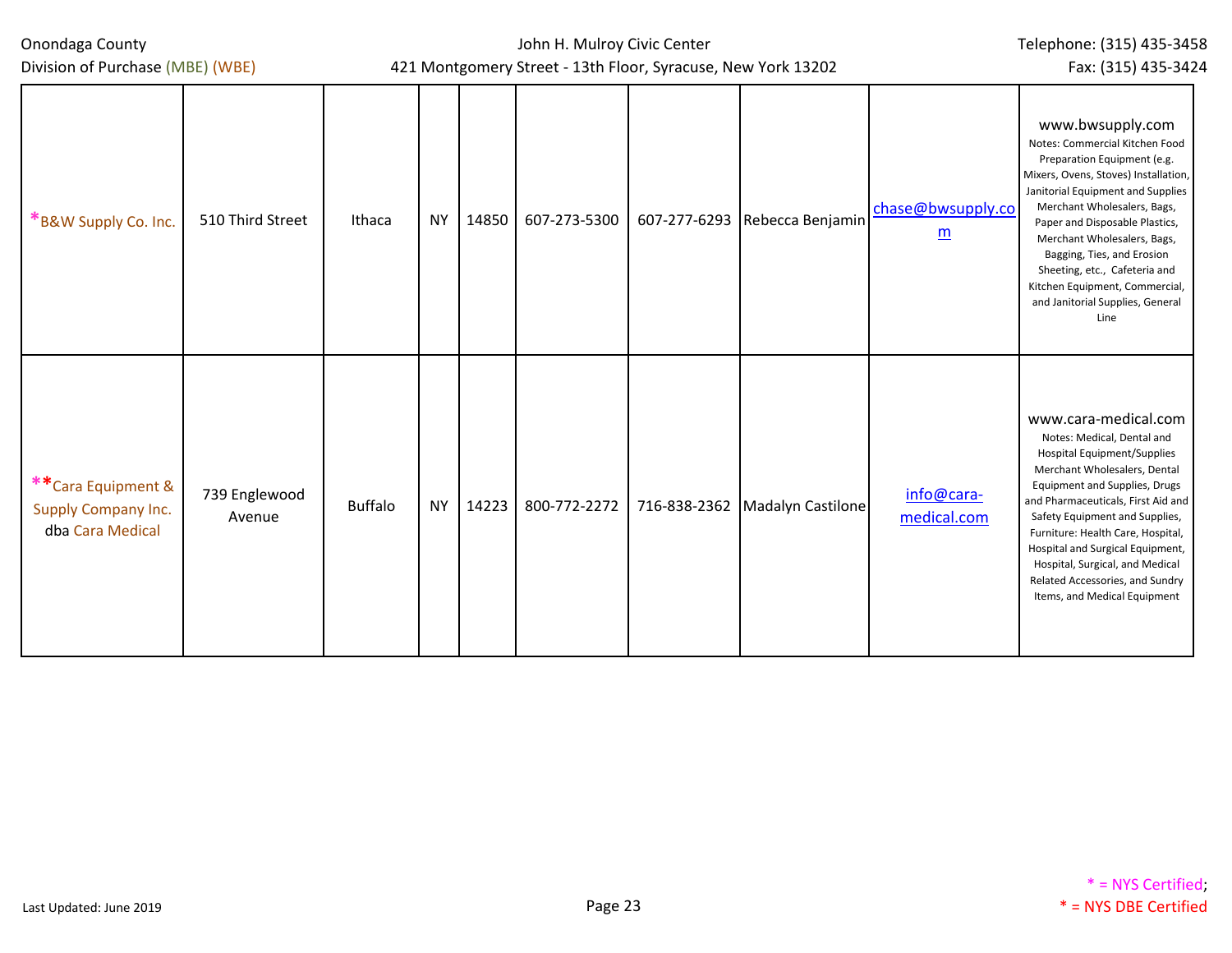#### John H. Mulroy Civic Center 421 Montgomery Street - 13th Floor, Syracuse, New York 13202

Telephone: (315) 435-3458 Fax: (315) 435-3424

| Division of Purchase (MBE) (WBE)                                     |                            | 421 Montgomery Street - 13th Floor, Syracuse, New York 13202 | Fax: (315) 435-342 |       |                          |               |                     |                                       |                                                                                                                                                                                                                                                                                                                                                                                                                                                                           |
|----------------------------------------------------------------------|----------------------------|--------------------------------------------------------------|--------------------|-------|--------------------------|---------------|---------------------|---------------------------------------|---------------------------------------------------------------------------------------------------------------------------------------------------------------------------------------------------------------------------------------------------------------------------------------------------------------------------------------------------------------------------------------------------------------------------------------------------------------------------|
| *Connetquot West,<br>Inc.                                            | 200 Allen Boulevard        | East<br>Farmingdale                                          | <b>NY</b>          | 11735 | 631-844-0055<br>Ext. 11  | 631-8447-9095 | Shirley Lam         | shirleylam@cwimedi<br>cal.com         | www.cwiquality.com<br>Notes: Medical Equipment,<br>Medical Supplies, Wholesale<br>Suppliers, Medical Supplies<br>Merchant Wholesalers, Medical,<br>Dental, and Hospital Equipment<br>and Supplies Merchant<br>Wholesalers, Wholesale Trade<br>Agents and Brokers, Hospital and<br>Surgical Equipment, Instruments,<br>and Supplies, and Hospital,<br>Surgical, and Medical Related<br>Accessories and Sundry Items                                                        |
| *Gholkar's Inc.                                                      | 7321 State Route<br>251    | Victor                                                       | <b>NY</b>          | 14564 | 585-924-2050<br>Ext. 108 | 585-924-2084  | Rekha Gholkar       | info@gholkars.com                     | www.gholkars.com Notes:<br>Office Equipment Merchant<br>Wholesalers, Computer Hardware<br>and Peripherals, Cabinets and<br>Cases: Desktop Cases, Tower<br>Cases, Drive Cabinets, etc.,<br>Peripherals, Miscellaneous: Joy<br>Sticks, Graphic Digitizers, Light<br>Pens, Mice, Pen Pads, Trackballs,<br>Secure ID, Access Cards, Headsets<br>and Microphones, etc., Recycled<br>Microcomputer Hardware and<br>Peripherals, and Parts and<br>Accessories, Computer Hardware |
| **Helberg Electrical<br>Supply LLC dba HES<br><b>Energy Products</b> | 12B Filmore Place          | Freeport                                                     | <b>NY</b>          | 11520 | 516-868-8028<br>Ext. 302 | 516-922-2253  | Deidre Helberg      | dhelberg@hesep.co<br>m                | www.hesep.com Notes:<br><b>Energy Consulting Services</b>                                                                                                                                                                                                                                                                                                                                                                                                                 |
| *J. Blanco Associates<br>Inc.                                        | 280 Ninth Avenue<br>Unit 1 | Hawthorne                                                    | <b>NJ</b>          | 07506 | 973-427-0619             | 973-427-0670  | <b>Victor Ramos</b> | victorr@jblanco.co<br>$\underline{m}$ | www.jblanco.com Notes:<br>Wholesale Trade Agents and<br><b>Brokers</b>                                                                                                                                                                                                                                                                                                                                                                                                    |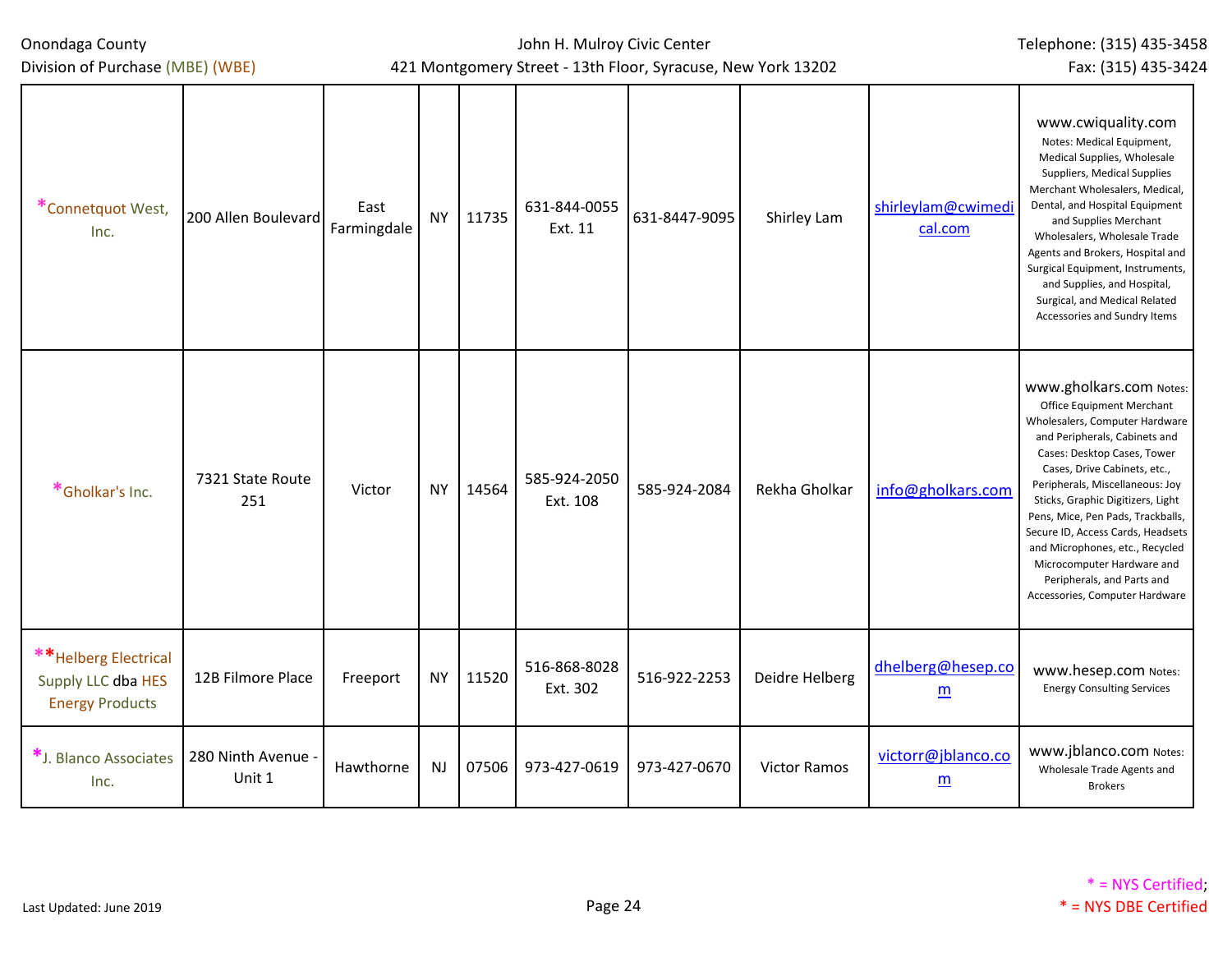| Onondaga County |  |
|-----------------|--|
|-----------------|--|

John H. Mulroy Civic Center 421 Montgomery Street - 13th Floor, Syracuse, New York 13202 Telephone: (315) 435-3458

Fax: (315) 435-3424

| **KT&T Distributors,<br>Inc.       | 472 Amherst Street -<br>Suite 12 | Nashua   | <b>NH</b> | 03063 | 603-809-6638 | 603-386-6289 | Kevin Porter   | kevin@kttdistributo<br>rs.com | www.kttdistributors.com<br>Notes: Durable Goods Agents and<br>Brokers - Wholesale Trade                                                                                                                                                                                                                                                                      |
|------------------------------------|----------------------------------|----------|-----------|-------|--------------|--------------|----------------|-------------------------------|--------------------------------------------------------------------------------------------------------------------------------------------------------------------------------------------------------------------------------------------------------------------------------------------------------------------------------------------------------------|
| **Medical Supply<br>Solutions Inc. |                                  |          |           |       | 845-497-3130 | 845-497-3130 | James Thompson | cthompson@medsup<br>plyz.com  | www.medsupplyz.com<br>Notes: Broker - Medical and<br>Surgical Supplies, Broker - Medical<br>Equipment, Agents and Brokers,<br>Durable Goods, Wholesale Trade,<br>and Wholesale Trade Agents and<br><b>Brokers</b>                                                                                                                                            |
| **New Computech<br>Inc.            | 39 Broadway - Suite<br>1630      | New York | <b>NY</b> | 10006 | 212-406-1801 | 212-406-1799 | Mona Abraham   | mona@newcompute<br>ch.com     | www.newcomputech.ne<br>t Notes: Computer and Office<br>Machine Repair and Maintenance,<br><b>Equipment Maintenance and</b><br>Repair Services for Computers,<br>Office, Photographic, Radio and<br>Television Equipment, and<br>Computers, Data Processing<br><b>Equipment and Accessories (Not</b><br>Word Processing Equipment),<br>Maintenance and Repair |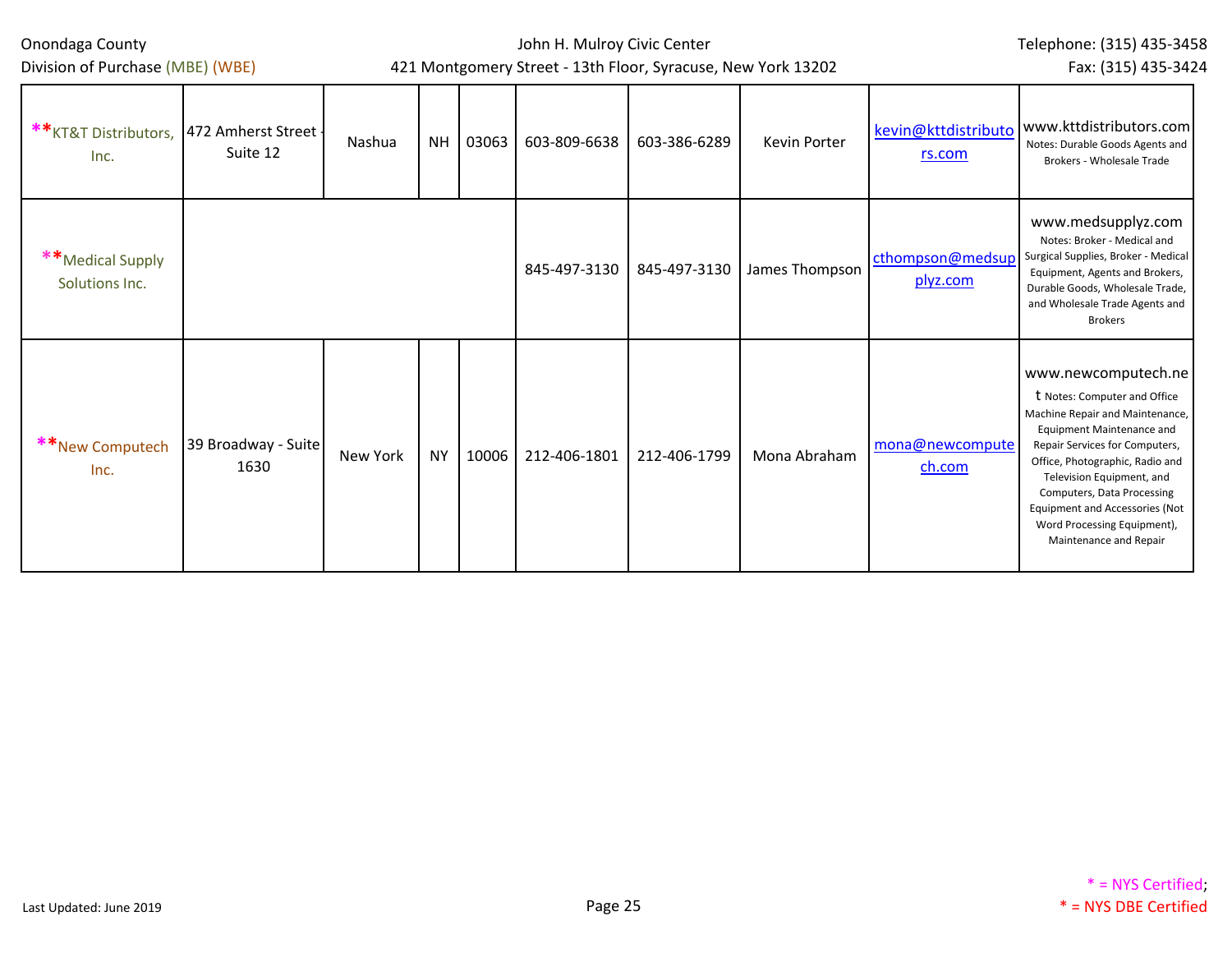Division of Purchase (MBE) (WBE)

| *Quality and<br><b>Assurance Technology</b><br>dba QNA Tech | 18 Marginwood<br><b>Drive</b> | Ridge      | <b>NY</b> | 11961 | 646-453-7119 | 631-830-6048 | <b>Marcos Merced</b> | sales@gnatech.com      | www.qnatech.com Notes:<br>Application Hosting, Data<br>Processing, Hosting, and Related<br>Services, Applications Software<br>Programming Services, Custom<br>Computer, Computer Software<br>Programming Services, Custom<br>CAD (computer-aided design)<br><b>Systems Integration Design</b><br>Services, Computer Facilities<br>Management Services, Computer<br>Disaster Recovery Services,<br>Computer Hardware Consulting,<br>Computer Software Consulting,<br>Computer Network Consulting, IT<br>Consulting, and Software<br>Maintenance and Support Services |
|-------------------------------------------------------------|-------------------------------|------------|-----------|-------|--------------|--------------|----------------------|------------------------|---------------------------------------------------------------------------------------------------------------------------------------------------------------------------------------------------------------------------------------------------------------------------------------------------------------------------------------------------------------------------------------------------------------------------------------------------------------------------------------------------------------------------------------------------------------------|
| **S&B Computer and<br>Office Products, Inc.                 | 17 Wood Road -<br>Suite 700   | Round Lake | <b>NY</b> | 12151 | 518-274-2421 | 518-274-6415 | Seema Napal          | denise@alchar.com      | www.sbcomputers-<br><b>office.com</b> Notes: Binders,<br>Looseleaf, Merchant Wholesalers,<br>Cartridge Toner Merchant<br>Wholesalers, Cellophane Tape<br>Merchant Wholesalers,<br><b>Commercial Stationery Supplies</b><br>Merchant Wholesalers, Desk<br>Accessories, Office, Merchant<br>Wholesalers, Folders, File,<br>Merchant Wholesalers, and Ink,<br>Writing, Merchant Wholesalers                                                                                                                                                                            |
| *School Daze School<br>Supplies, Inc.                       | 902 Arsenal Street            | Watertown  | <b>NY</b> | 13601 | 315-788-8604 | 315-788-8604 | Javier Primicias     | schdaze1@gmail.co<br>m | schooldaze.net Notes: School<br>Supply Stores, and School<br>Equipment, Teaching Aids, and<br>Supplies                                                                                                                                                                                                                                                                                                                                                                                                                                                              |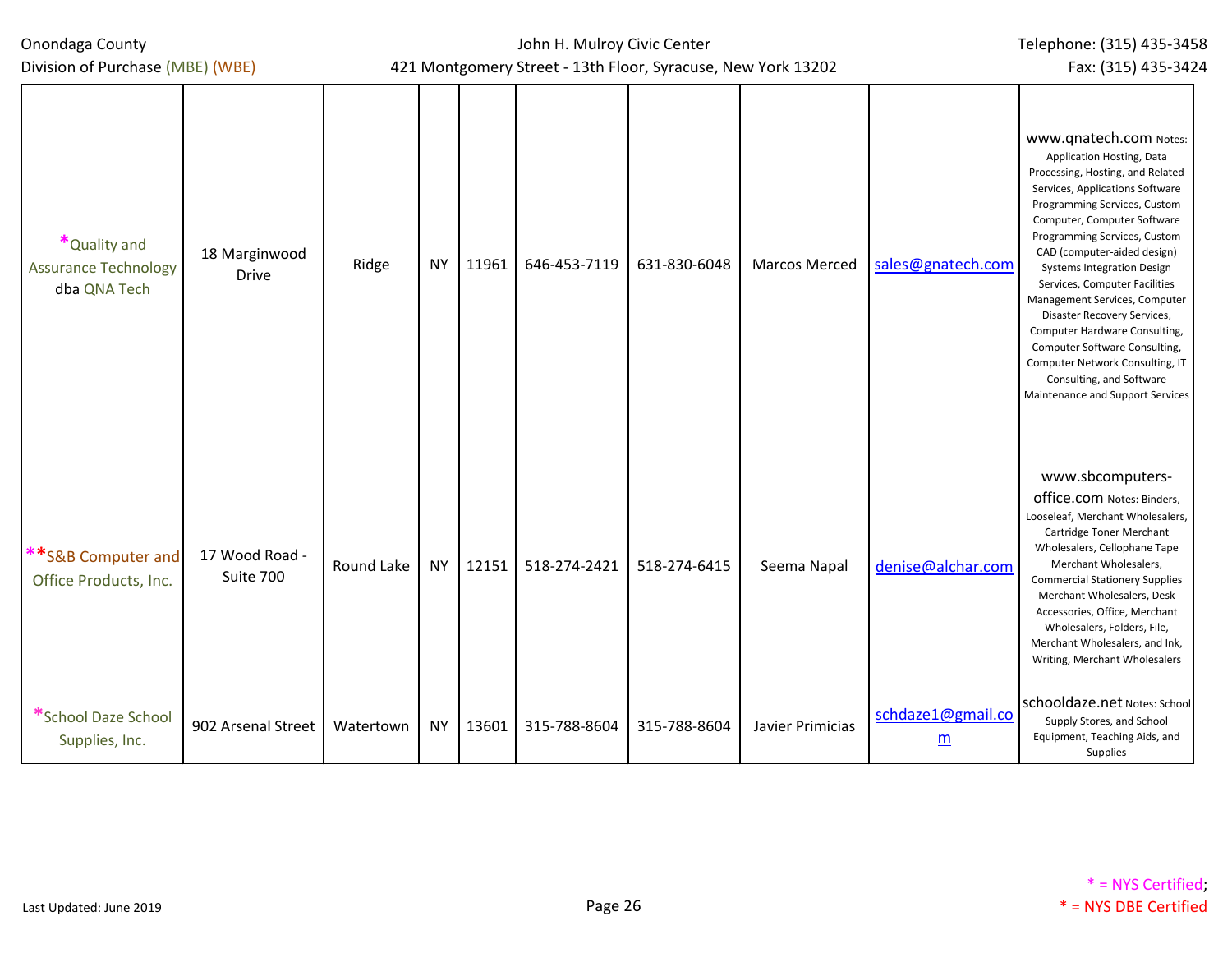| Onondaga County |  |
|-----------------|--|
|-----------------|--|

## John H. Mulroy Civic Center 421 Montgomery Street - 13th Floor, Syracuse, New York 13202

Fax: (315) 435-3424

| *Seating Inc. | 60 North State<br>Street | Nunda | <b>NY</b> | 14517 | 585-468-2875<br>Ext. 101 | 585-468-2804 | Judith Hart | reception@seatingi<br>nc.com | www.seatinginc.com<br>Notes: Furniture and Related<br>Product Manufacturing, Chairs<br>(Except Wood), Office Type -<br>Manufacturing, and Furniture and<br>Furnishings Manufacturing and<br><b>Production Services</b> |
|---------------|--------------------------|-------|-----------|-------|--------------------------|--------------|-------------|------------------------------|------------------------------------------------------------------------------------------------------------------------------------------------------------------------------------------------------------------------|
|---------------|--------------------------|-------|-----------|-------|--------------------------|--------------|-------------|------------------------------|------------------------------------------------------------------------------------------------------------------------------------------------------------------------------------------------------------------------|

## **Trucking**

| ** Becker Trucking Co. | 2676 County Route<br>12 | Central<br>Square | <b>NY</b> |  | 13036 315-668-9649 | 315-668-9649 | Sharlene Becker | revtrucks@aol.com | Notes: Transfer (Trucking) Services,<br>General Freight, Local, Dump<br>Trucking (e.g. Gravel, Sand, Top-<br>Soil), , Hauling Services, and<br>Transportation of Goods, Shipping<br>and Hauling, and Other Freight<br>Services |
|------------------------|-------------------------|-------------------|-----------|--|--------------------|--------------|-----------------|-------------------|--------------------------------------------------------------------------------------------------------------------------------------------------------------------------------------------------------------------------------|
|------------------------|-------------------------|-------------------|-----------|--|--------------------|--------------|-----------------|-------------------|--------------------------------------------------------------------------------------------------------------------------------------------------------------------------------------------------------------------------------|

**Miscellaneous**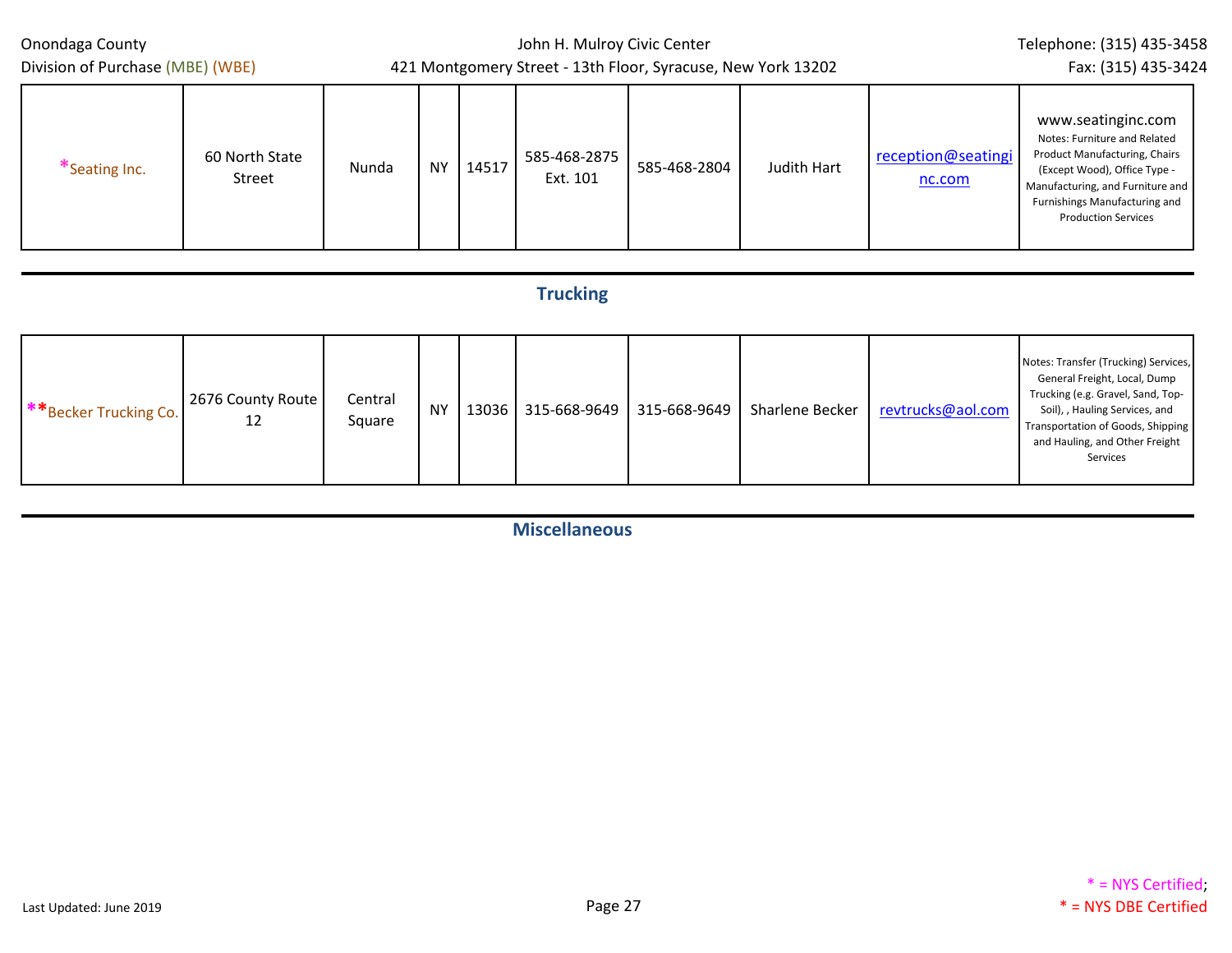| Onondaga County |  |
|-----------------|--|
|-----------------|--|

#### John H. Mulroy Civic Center 421 Montgomery Street - 13th Floor, Syracuse, New York 13202

| **Ambient<br>Environmental, Inc.           | 828 Washington<br>Avenue | Albany    | <b>NY</b> | 12203 | 518-482-0704 | 518-482-0750 | Joella Viscusi | joellav@ambient-<br>env.com | www.ambient-env.com<br>Notes: Removal and Disposal of<br>Asbestos Containing Materials,<br>Asbestos Removal, Environmental<br>Consultants, Asbestos Abatement<br>and Compliance, Asbestos<br>Abatement Plans and Compliance,<br>Lead Paint Abatement Plans and<br>Compliance, Lead Inspection and<br>Risk Assessment, Drywall and<br>Insulation Contractors, Testing<br>Laboratories, Environmental<br>Consulting Services, Asbestos<br>Abatement Services, Asbestos<br>Removal Contractors, Insulation<br>and Asbestos Installation,<br>Maintenance, Repair and Removal<br>Services (Includes Spray-On<br>Insulation), Environmental<br>Consulting, Lead and Asbestos<br>Inspection Services, and<br>Laboratory and Field Testing<br>Services, Incl, Hazardous Waste<br>(Not Otherwise Classified) |
|--------------------------------------------|--------------------------|-----------|-----------|-------|--------------|--------------|----------------|-----------------------------|-----------------------------------------------------------------------------------------------------------------------------------------------------------------------------------------------------------------------------------------------------------------------------------------------------------------------------------------------------------------------------------------------------------------------------------------------------------------------------------------------------------------------------------------------------------------------------------------------------------------------------------------------------------------------------------------------------------------------------------------------------------------------------------------------------|
| *Brown & Hutchinson   Building - Two State | 925 Crossroads<br>Street | Rochester | <b>NY</b> | 14614 | 585-454-5050 | 585-454-5066 | Attorney       | hinson.com                  | T. Andrew Brown, abrown@brownhutc   www.brownhutchinson.c<br>OM Notes: Law Firms                                                                                                                                                                                                                                                                                                                                                                                                                                                                                                                                                                                                                                                                                                                    |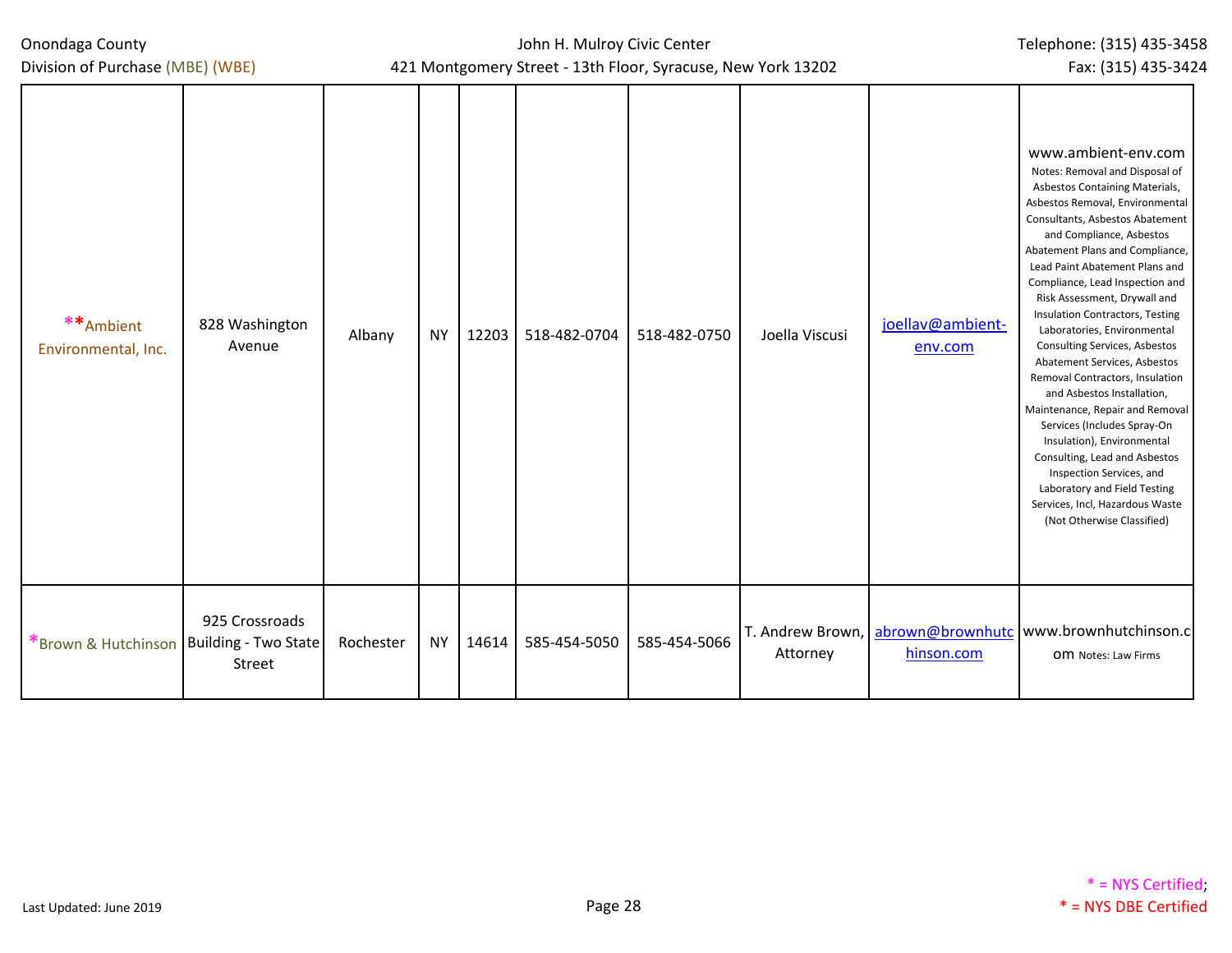| Onondaga County<br>Division of Purchase (MBE) (WBE)                                   |                           |                     | John H. Mulroy Civic Center<br>421 Montgomery Street - 13th Floor, Syracuse, New York 13202 |       |                          |              |                              |                              |                                                                                                                                                                                                                                                     |  |  |  |
|---------------------------------------------------------------------------------------|---------------------------|---------------------|---------------------------------------------------------------------------------------------|-------|--------------------------|--------------|------------------------------|------------------------------|-----------------------------------------------------------------------------------------------------------------------------------------------------------------------------------------------------------------------------------------------------|--|--|--|
| **Cabral Enterprises,<br>LLC dba The DeClutter<br>Coach & DC Efficiency<br>Consulting | 23 Oxford Road            | New<br>Hartford     | <b>NY</b>                                                                                   | 13413 | 315-794-9495             |              | Deborah Cabral               | dcabral@dceffconsul<br>t.com | www.dceffconsult.com<br>Notes: Professional and<br>Management Development<br>Training, Personal Organizer<br>Services, Albums and Organizers,<br>Picture, Education and Training<br>Consulting, and Organizational<br><b>Development Consulting</b> |  |  |  |
| *Clark Moving &<br>Storage Inc.                                                       | 3680 Buffalo Road         | Rochester           | <b>NY</b>                                                                                   | 14624 | 585-594-5000             | 585-594-5040 | <b>Katherine Clark</b>       | kclark@clarkmoving<br>.com   | www.clarkmoving.com<br>Notes: Van Lines, Moving and<br>Storage Services, and Moving and<br><b>Relocation Services</b>                                                                                                                               |  |  |  |
| * Dirad Technologies<br>Inc.                                                          | 9 Corporate Drive         | <b>Clifton Park</b> | <b>NY</b>                                                                                   | 12065 | 518-438-6000<br>Ext. 251 | 518-982-0182 | Maria Massa                  | lisa.wissert@dirad.c<br>om   | www.dirad.com Notes:<br><b>Communication Equipment</b><br>Installation, VoIP Service Providers,<br><b>Using Client-Supplied</b><br>Telecommunications Connections,<br>Telephone Call Centers, and Call<br><b>Center Services</b>                    |  |  |  |
| Homer Men and Boys<br>Store, Inc.                                                     | 9-11 South Main<br>Street | Homer               | <b>NY</b>                                                                                   | 13077 | 607-749-3314             | 607-749-4304 | Leslee Fragnoli-<br>Garrison | ndboys.com                   | sales@homermensalwww.homermensandboy<br>S.COM Notes: Clothing Stores,<br>Family, and Work Clothes                                                                                                                                                   |  |  |  |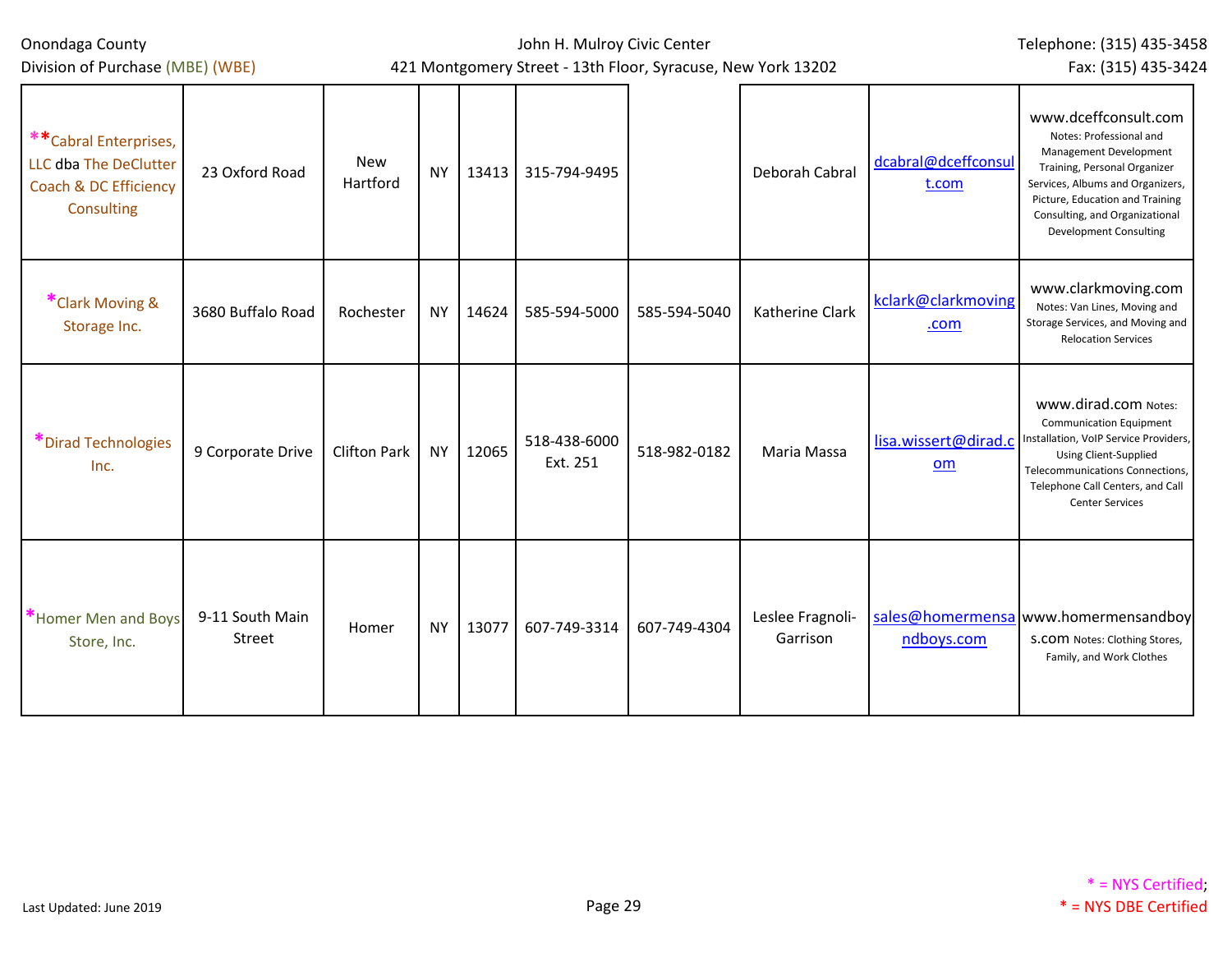| Onondaga County |  |
|-----------------|--|
|-----------------|--|

| *International<br><b>Federated Sourcing</b><br>Inc. | 9 Briar Court           | Melville   | <b>NY</b> | 11747 | 866-245-7945 | 866-245-7945 | Melina Khawaja       | abid@linternationalf<br>ederatedsourcing.co<br>$\underline{\mathsf{m}}$ | Notes: Protective Workclothing,<br>Eyeglasses and Optical Goods,<br>Leather Clothing - Male, Leather<br>Clothing - Female, Broker - Apparel,<br>Apparel, Piece Goods, and Notions<br>Merchant Wholesalers, Wholesale<br>Trade Agents and Brokers, Clothing<br>Accessories Stores, Clothing:<br>Athletic, Casual, Dress, Hazardous<br>Environment Clothing, Clothing<br>Accessories, and Eye Glasses<br>Including Sunglasses (Including<br>Frames, Cases, Parts, etc.) |
|-----------------------------------------------------|-------------------------|------------|-----------|-------|--------------|--------------|----------------------|-------------------------------------------------------------------------|-----------------------------------------------------------------------------------------------------------------------------------------------------------------------------------------------------------------------------------------------------------------------------------------------------------------------------------------------------------------------------------------------------------------------------------------------------------------------|
| <sup>**</sup> Joanne Darcy Crum                     | 479 West Main<br>Street | Cobleskill | <b>NY</b> | 12043 | 518-234-4650 | 518-234-7405 | Joanne Darcy<br>Crum | jdcrum@hotmail.co<br>$\underline{\mathbf{m}}$                           | Notes: Cadastral Surveying<br>Services, and Surveyor Services,<br>Land                                                                                                                                                                                                                                                                                                                                                                                                |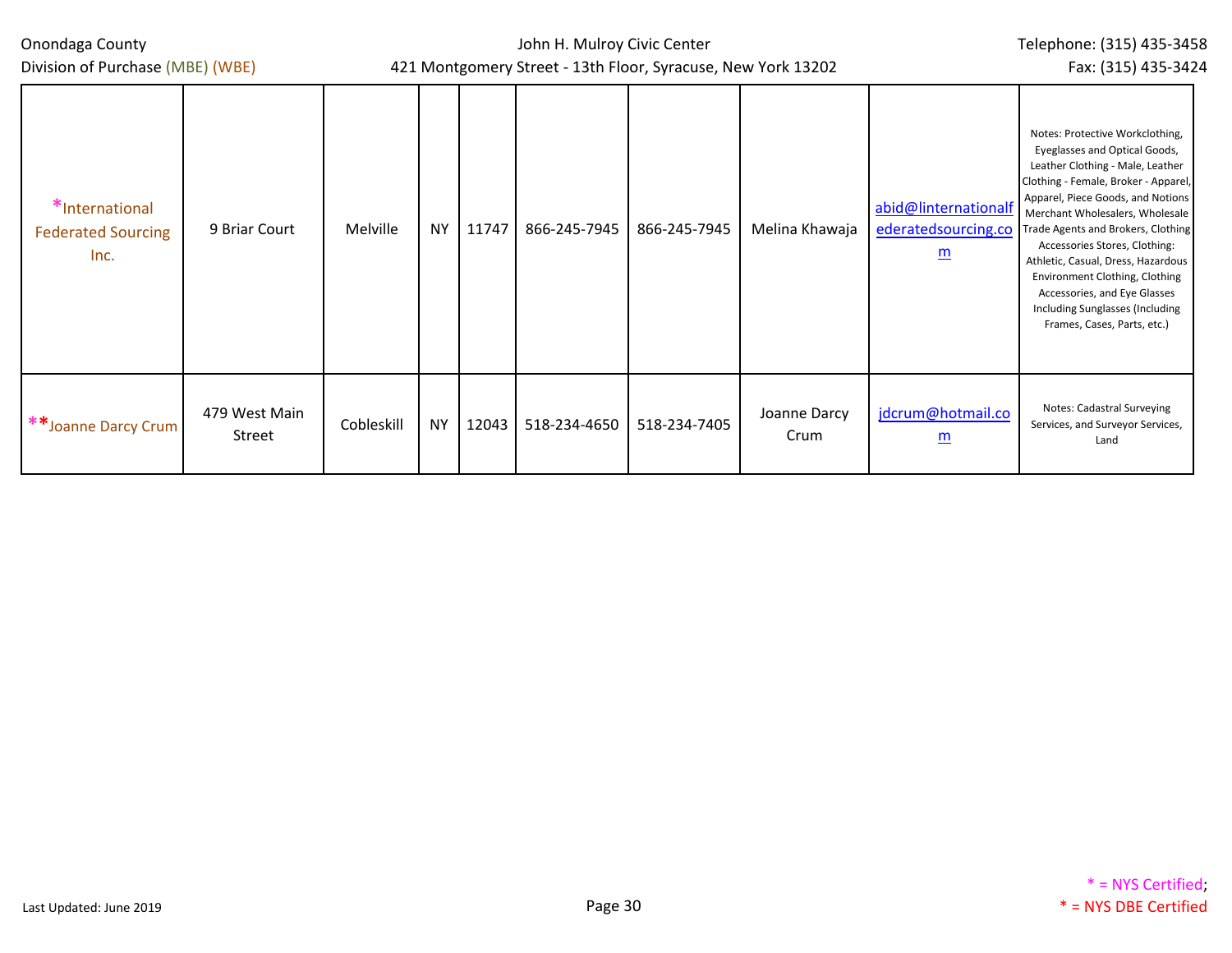Division of Purchase (MBE) (WBE)

John H. Mulroy Civic Center 421 Montgomery Street - 13th Floor, Syracuse, New York 13202

| *Matrix Printing<br>Solutions Inc.                        | 6341 Inducon Drive<br>East | Sanborn        | <b>NY</b> | 14132 | 716-504-9700                              | 716-504-9720 | Janese Olivero                | janese@matrixprinti<br>ngsolutions.com | www.matrixprintingsolut<br>ions.com Notes: Posters -<br>Commercial Printing, Printing,<br>Digital Printing (Paper and<br>Publishing), Printing, Bindery and<br>Finishing Equipment, Printing -<br>Promotional Items, Printing and<br>Related Support Activities,<br><b>Business Directories Screen</b><br>Printing without Publishing,<br>Printing Plant Equipment and<br>Supplies, Printing and Typesetting<br>Services, Digital Printing From Ink<br>Jet Plotter, Offset Printing,<br>General, Small Press Work (Quan,<br>up to 25,000), One or More Colors,<br>No 4 Color Processes or Large<br>Solids or Close Registration, up to<br>11 x 17 In,: Brochures,<br>Newsletters, Covers, Posters, etc.,<br>Specialty Printing: Die Cutting,<br>Laser, Plastic, Thermography, etc.<br>(Folders, Invitations, Tabs, Binders,<br>Banners, Banner Displays, etc.) |
|-----------------------------------------------------------|----------------------------|----------------|-----------|-------|-------------------------------------------|--------------|-------------------------------|----------------------------------------|----------------------------------------------------------------------------------------------------------------------------------------------------------------------------------------------------------------------------------------------------------------------------------------------------------------------------------------------------------------------------------------------------------------------------------------------------------------------------------------------------------------------------------------------------------------------------------------------------------------------------------------------------------------------------------------------------------------------------------------------------------------------------------------------------------------------------------------------------------------|
| **Ngwashi &<br>Associates                                 | 625 Delaware<br>Avenue     | <b>Buffalo</b> | <b>NY</b> | 14202 | 716-550-8157                              | 716-550-8157 | Marthe Jane<br>Bwalya Ngwashi | mngwashi@gmail.co<br>m                 | www.ngwashi.com Notes:<br>Attorneys' Office, and Legal<br>Services, Attorneys                                                                                                                                                                                                                                                                                                                                                                                                                                                                                                                                                                                                                                                                                                                                                                                  |
| *On the Move<br><b>Contracting Services</b><br><b>LLC</b> |                            |                |           |       | 585-861-9500<br>(O); 585-509-<br>1188 (C) |              | Maát Reed                     | onthemovecs@fron<br>tier.com           | www.onthemoveconstra<br>ctingservices.com Notes:<br>Agents and Brokers, Durable<br>Goods, Wholesale Trade,<br>Marketing Consultants Services,<br><b>Advertising Agency Consulting</b><br>Services, and Advertising Agency<br>Services                                                                                                                                                                                                                                                                                                                                                                                                                                                                                                                                                                                                                          |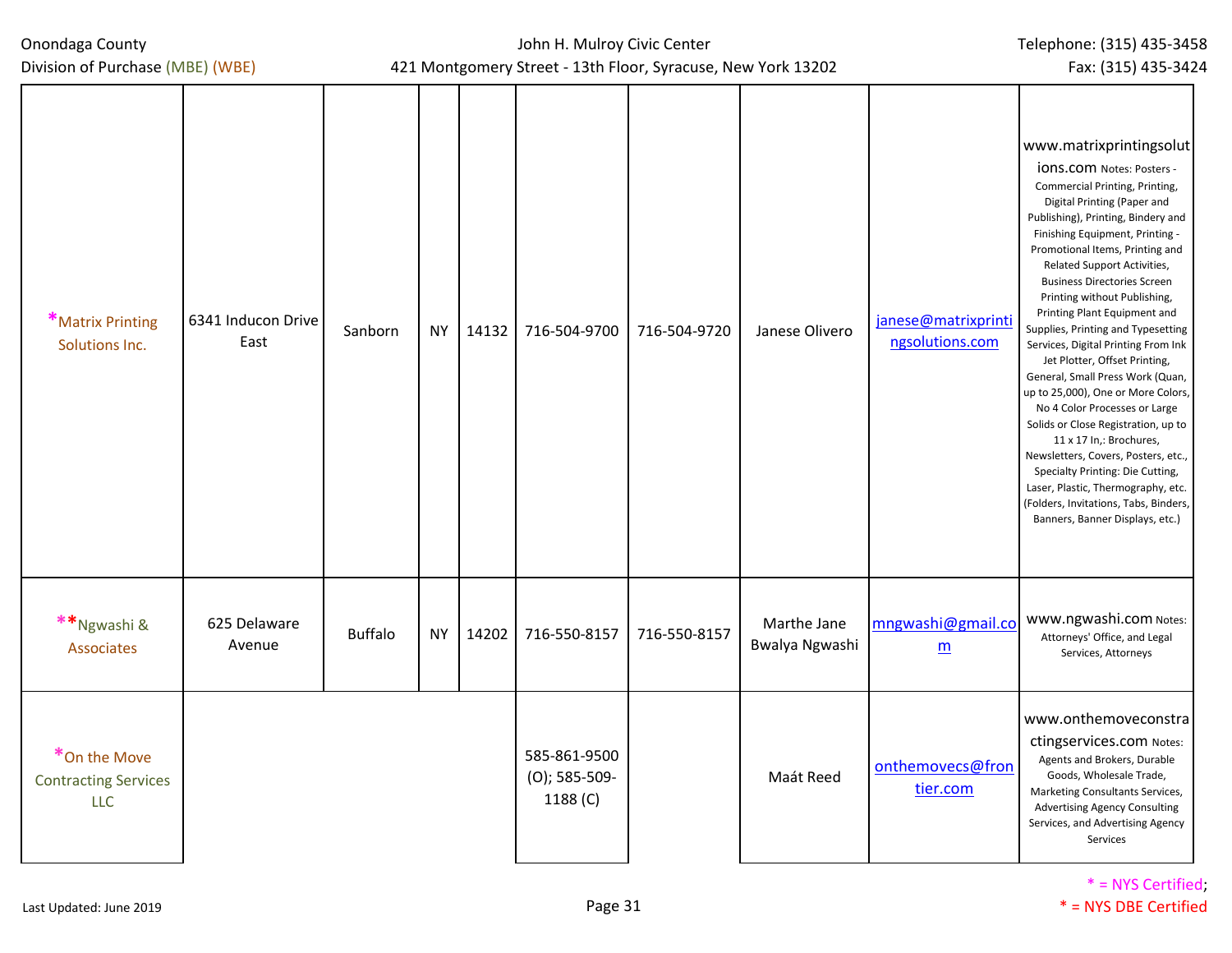Division of Purchase (MBE) (WBE)

John H. Mulroy Civic Center 421 Montgomery Street - 13th Floor, Syracuse, New York 13202 Telephone: (315) 435-3458 Fax: (315) 435-3424

| *P&C Promotional<br>Printing |                                         |         |           |       | 518-768-2769             | 518-768-2769 | Cathy Honda        | cathy@pcpromotion<br>alprinting.com | www.pcpromotionalprin<br>ting.com Notes: Silk Screen<br>Design Services, and Other<br><b>Specialized Designed Services</b>                                                                                                                                                                                                                                                                                                                                                                                                                                                                                                             |
|------------------------------|-----------------------------------------|---------|-----------|-------|--------------------------|--------------|--------------------|-------------------------------------|----------------------------------------------------------------------------------------------------------------------------------------------------------------------------------------------------------------------------------------------------------------------------------------------------------------------------------------------------------------------------------------------------------------------------------------------------------------------------------------------------------------------------------------------------------------------------------------------------------------------------------------|
| *PKA Technologies,<br>Inc.   | 1 Executive<br>Boulevard - Suite<br>101 | Suffern | <b>NY</b> | 10901 | 845-357-0170<br>Ext. 307 |              | <b>Felise Katz</b> | felise.katz@pkatech<br>.com         | www.pkatech.com Notes:<br>Computer Hardware - Reseller,<br>Information Technology Design,<br>Computer Software - Reseller, IT<br>Consultant, Computer Consulting,<br>Computer and Computer<br>Peripheral Equipment and<br>Software Merchant Wholesalers,<br>Data Processing Machines,<br>Computer Merchant Wholesalers,<br>Other Computer Related Services,<br>Computer Hardware and<br>Peripherals, Computer Software<br>for Microcomputers, Computer<br>Hardware Consulting, Computer<br>Software Consulting, Computer<br>Network Consulting, IT Consulting,<br>and System, Network, Database,<br><b>DBA Administration Services</b> |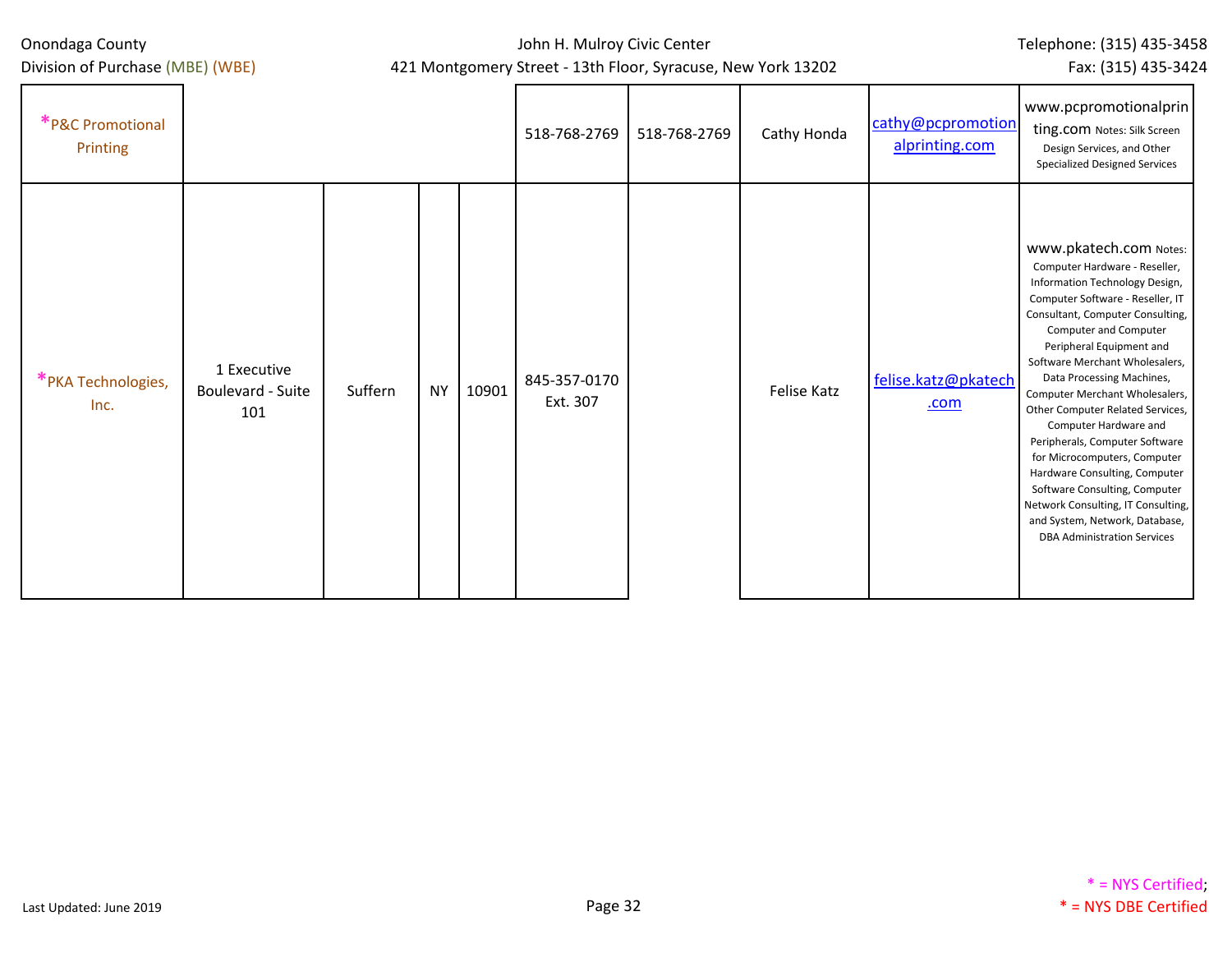| Onondaga County |  |
|-----------------|--|
|-----------------|--|

## John H. Mulroy Civic Center 421 Montgomery Street - 13th Floor, Syracuse, New York 13202

| *Precision<br><b>Environmental Services</b><br>Inc.            | 831 Route 67 Lot<br>38A | <b>Ballston Spa</b> | <b>NY</b> | 12020 | 518-885-4399 | 518-885-4416 | Lorraine Toran  | latoran@aol.com            | www.precisionenvironm<br>entalny.com Notes:<br>Environmental Consultants, Soil<br>Testing, Groundwater Testing,<br><b>Environmental Consulting Services,</b><br><b>Environmental Remediation</b><br>Services, Environmental Consulting,<br>Soil, Soil Vapor, and Groundwater                                                                                                                                                                                                                                                                                                                                                                                                                                                                     |
|----------------------------------------------------------------|-------------------------|---------------------|-----------|-------|--------------|--------------|-----------------|----------------------------|--------------------------------------------------------------------------------------------------------------------------------------------------------------------------------------------------------------------------------------------------------------------------------------------------------------------------------------------------------------------------------------------------------------------------------------------------------------------------------------------------------------------------------------------------------------------------------------------------------------------------------------------------------------------------------------------------------------------------------------------------|
|                                                                |                         |                     |           |       |              |              |                 |                            | Sampling and Analysis (Including<br>Disposal), Soil and Land<br>Management Services (Including<br>Testing, Protection, Preparation,<br>Planning, etc.)                                                                                                                                                                                                                                                                                                                                                                                                                                                                                                                                                                                           |
| *Quality<br>Environmental<br>Solutions &<br>Technologies, Inc. | 1376 Route 9            | Wappingers<br>Falls | <b>NY</b> | 12590 | 845-298-6031 | 845-298-6251 | Vincente Lander | vlander@qualityenv.<br>com | www.qualityenv.com<br>Notes: Environmental Consultants,<br>Environmental<br>Remediation/Removal Design,<br><b>Environmental Testing</b><br>Laboratories, Asbestos Abatement<br>Plans and Compliance,<br>Environmental Vocational Training,<br><b>Environmental Consulting Services,</b><br>Remediation Services, Professional<br>and Management Development<br>Training, Environmental<br>Consulting, In-Service Training (For<br>Employees), Environmental<br>Services (Not Otherwise Classified),<br>Lead and Asbestos Inspection<br>Services, Remediation Services,<br>Environmental (Including<br><b>Rehabilitation Services Hazardous</b><br>Waste and Mold Remediation),<br>and Testing and Monitoring<br>Services for Air, Gas, and Water |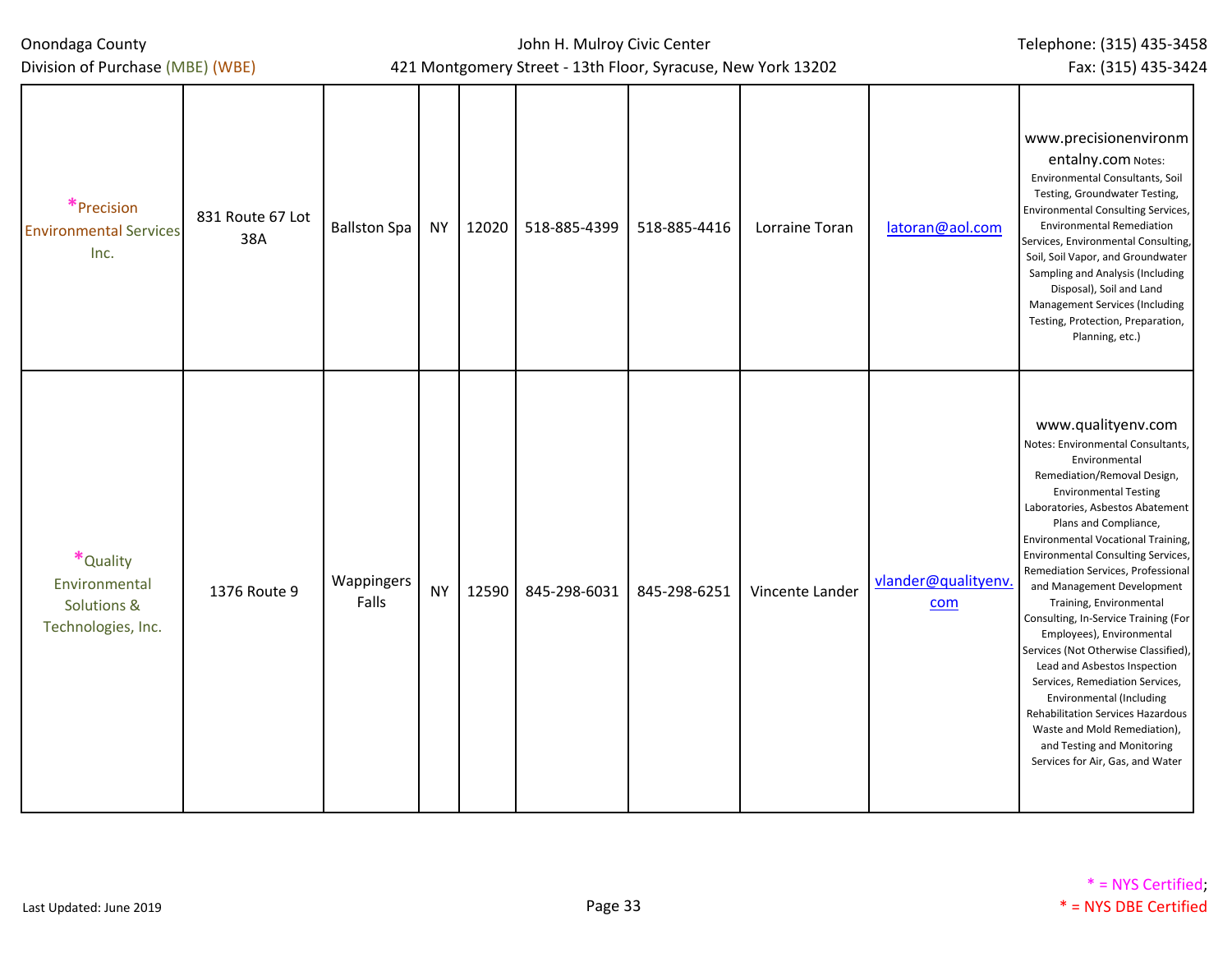Division of Purchase (MBE) (WBE)

#### John H. Mulroy Civic Center 421 Montgomery Street - 13th Floor, Syracuse, New York 13202

Telephone: (315) 435-3458

Fax: (315) 435-3424

| ** Rommel Fence LLC                                        | 17 Railroad Street                      | Poland    | <b>NY</b> | 13431 | 315-826-3758<br>$(O)$ ; 315-868-<br>8672 (C) | 315-826-7224 | Mary Rommel      | hcarroll@rommelco<br>mpanies.com | www.rommelfence.com<br>Notes: Chain Link Fence<br>Installation, Chain Link Fencing and<br>Fence Gates Made from Purchased<br>Wire, and Fence Installation,<br>Maintenance and Repair                             |
|------------------------------------------------------------|-----------------------------------------|-----------|-----------|-------|----------------------------------------------|--------------|------------------|----------------------------------|------------------------------------------------------------------------------------------------------------------------------------------------------------------------------------------------------------------|
| *Seating Inc.                                              | P.O. Box 898 - 60<br>North State Street | Nunda     | <b>NY</b> | 14517 | 585-468-2875<br>Ext. 101                     | 585-468-2804 | Judith Hart      | reception@seatingi<br>nc.com     | www.seatinginc.com<br>Notes: Furniture and Related<br>Product Manufacturing, Chairs<br>(Except Wood), Office-Type,<br>Manufacturing, Furniture and<br>Furnishing Manufacturing and<br><b>Production Services</b> |
| *Sentec Promotions<br>Inc. dba Susie<br><b>Specialties</b> | 3960 Harlem Road<br>Suite 8             | Amherst   | <b>NY</b> | 14226 | 716-839-2294                                 | 716-839-3720 | Susan Cataudella | susiespec@aol.com                | www.susiespecialties.co<br>M Notes: Wholesale Trade Agents<br>and Brokers, and Marketing<br>Service, Including Distribution,<br>Public Opinion Surveys, Research,<br>Sales Promotions, etc.                      |
| ** SGD Environmental<br><b>Services</b>                    | 2063 Stanley Road                       | Cazenovia | <b>NY</b> | 13035 | 315-655-2733                                 | 315-655-2733 | Linda Yates      | linda@sgdenvironme<br>ntal.com   | www.sgdenvironmental.<br>COM Notes: Environmental<br>Consultants, Environmental<br>Consulting Services, and<br><b>Environmental Consulting</b>                                                                   |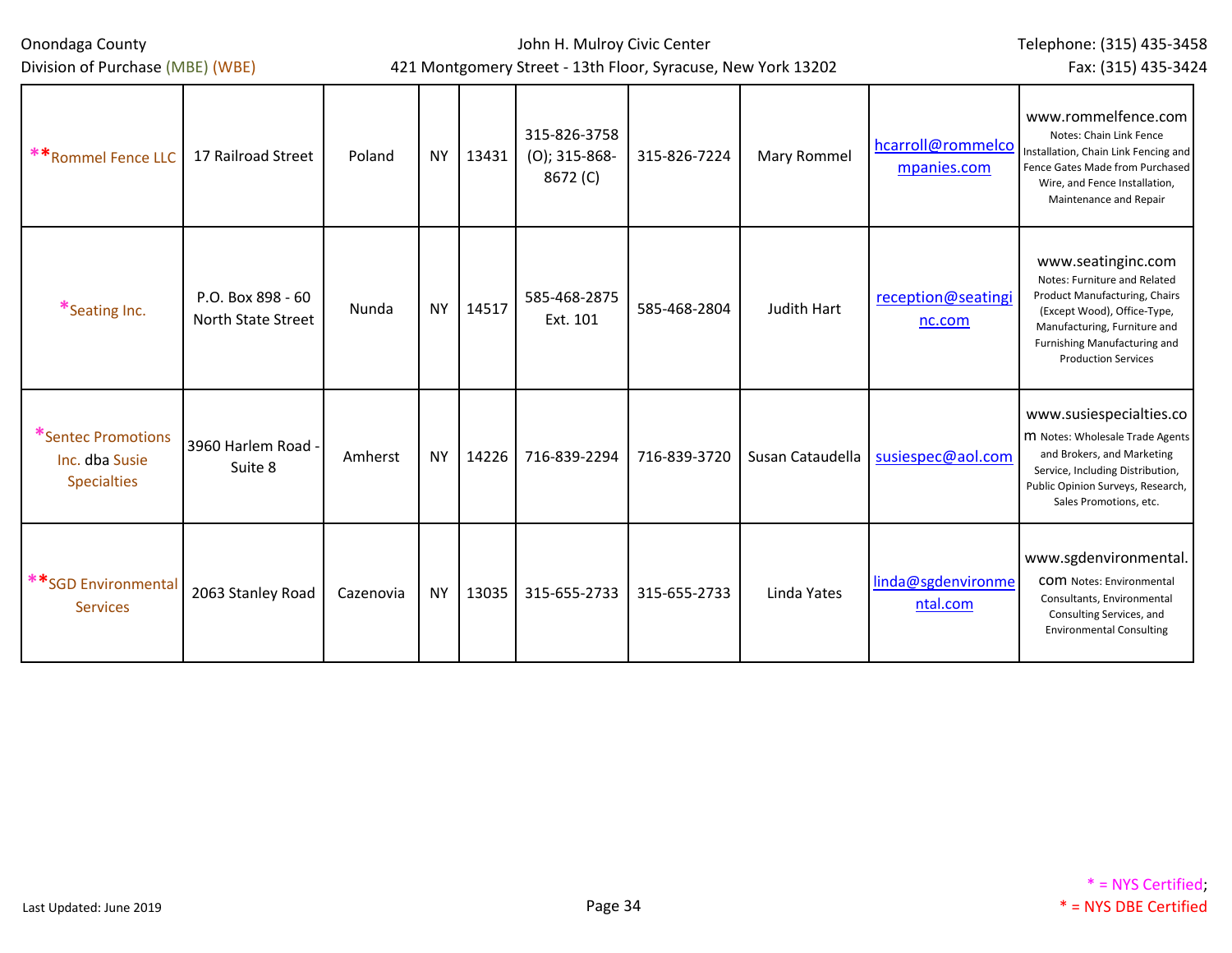Division of Purchase (MBE) (WBE)

Telephone: (315) 435-3458 Fax: (315) 435-3424

| *Technical Systems<br>Group Inc. | 1799 North Clinton<br>Avenue   | Rochester    | <b>NY</b> | 14621 | 585-467-2390                                                    | 585-324-2180 | Susan Taniello      | suetraniello@tsgsec<br>urity.com     | tsgsecurity.com Notes:<br>Alarm System Monitoring Services,<br>Security Alarm Systems Sales<br>Combined with Installation, Repair<br>or Monitoring Services, Security<br>Systems Services (except<br>Locksmiths), Security Systems;<br>Intruder and Smoke Detection,<br>Architectural Services, Security and<br>Access Systems Maintenance and<br>Repair, and Installation of Security<br>and Alarm Equipment            |
|----------------------------------|--------------------------------|--------------|-----------|-------|-----------------------------------------------------------------|--------------|---------------------|--------------------------------------|--------------------------------------------------------------------------------------------------------------------------------------------------------------------------------------------------------------------------------------------------------------------------------------------------------------------------------------------------------------------------------------------------------------------------|
| *Toscam Corporation              | 90 Bryant Avenue<br>Suite 6EE  | White Plains | <b>NY</b> | 10605 | 914-361-5060                                                    |              | Stephanie<br>Madden | smadden@toscamco<br>rp.com           | www.toscamcorp.com<br>Notes: Wholesale Trade Agents<br>and Brokers                                                                                                                                                                                                                                                                                                                                                       |
| *Towne, Ryan &<br>Partners, P.C. | P.O. Box 15072                 | Albany       | <b>NY</b> | 12205 | 518-452-1800                                                    | 518-452-6435 | Claudia Ryan        | claudia.ryan@towne<br>law.com        | www.townelaw.com<br>Notes: Attorneys' Offices                                                                                                                                                                                                                                                                                                                                                                            |
|                                  | 450 New Karner<br>Road         | Albany       | <b>NY</b> | 12005 |                                                                 |              |                     |                                      |                                                                                                                                                                                                                                                                                                                                                                                                                          |
| *TygaBox Systems, Inc.           | 501 7th Avenue -<br>18th Floor | New York     | <b>NY</b> | 10018 | 212-398-3809<br>Ext. 310; 516-<br>263-2829 (O);<br>888-894-2269 | 212-398-3768 | Nadine Cino         | nadine@tygabox.co<br>$\underline{m}$ | www.tygabox.com Notes:<br>Equipment Rental and Leasing,<br>Moving and Storage, Used<br>Household and Office Goods<br>Moving, Lessors of<br>Miniwarehouses and Self-Storage<br>Units, Construction,<br>Transportation, Mining, and<br>Forestry Machinery and Equipment<br>Rental and Leasing, Moving and<br>Relocation Services, Storage Space<br>Rental or Lease, and Machinery<br>and Heavy Hardware Rental or<br>Lease |